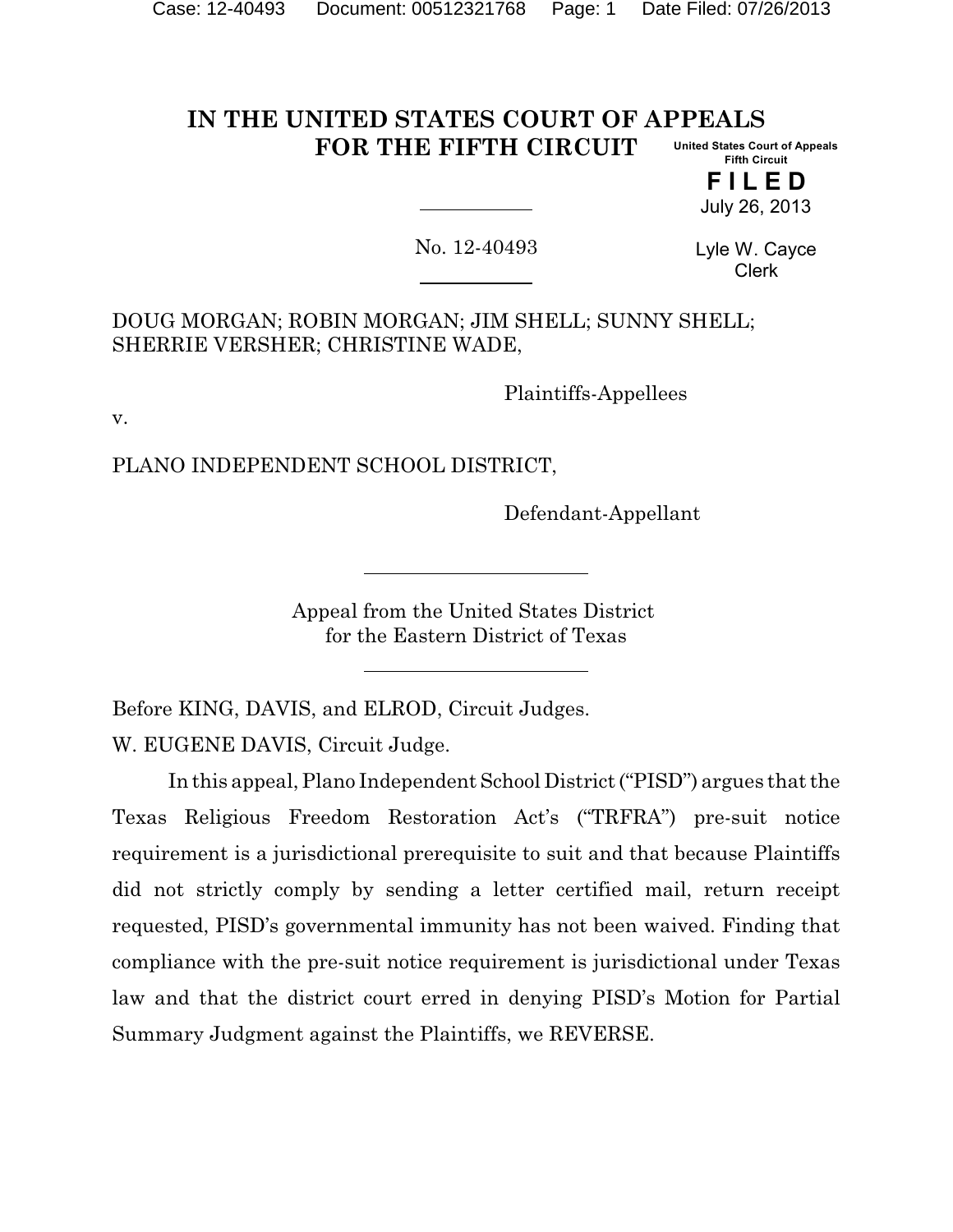I.

The facts in this case are well known to this court,<sup>1</sup> and while this appeal presents a very narrow legal question that does not turn on those underlying facts, a brief recitation is necessary to understand the context of the parties' arguments.

Plaintiffs in this case are the parents of four former elementary school students ("the Morgans")<sup>2</sup> in the PISD who sued the school district over an alleged violation of First Amendment rights. Plaintiffs complained that the Morgans' third-grade son Jonathan was prevented from distributing a "candy cane ink pen" with a laminated card containing a religious message about the legend of the candy cane and its Christian origins at a winter break party on December 19, 2003.

Doug Morgan (father of Jonathan Morgan) prior to the December 2003 winter party, wrote an e-mail to Carole Greisdorf, assistant superintendent of the PISD, to investigate PISD's policies and expressing concern about the policies and regulations affecting the "[r]eligious expression of our children." Greisdorf responded that concerns about how religious expression is handled should first be addressed with the school principal. Doug, and his wife, Robin Morgan, then met personally with Jonathan's elementary school principal, Lynn Swanson, on December 4, 2003. During that meeting Principal Swanson informed the Morgans that it was the practice, policy, and custom of the PISD that religious materials could not be distributed while on school property

<sup>&</sup>lt;sup>1</sup> Indeed, this is the third appeal of this matter to the Fifth Circuit. Previously, this court published an opinion concerning the facial constitutionality ofthe amended PISD speech policies, *Morgan v. Plano Indep. Sch. Dist*., 589 F.3d 740 (5th Cir. 2009), and an opinion concerning qualified immunity for certain government officials regarding religious speech of elementary school students on public school campuses, *Morgan v. Swanson*, 659 F.3d 359 (5th Cir. 2011) (en banc).

 $2$ <sup>2</sup> While plaintiffs are the Morgan, Shell, Versher, and Wade plaintiffs, the Morgans are the plaintiffs applicable to the matter at hand.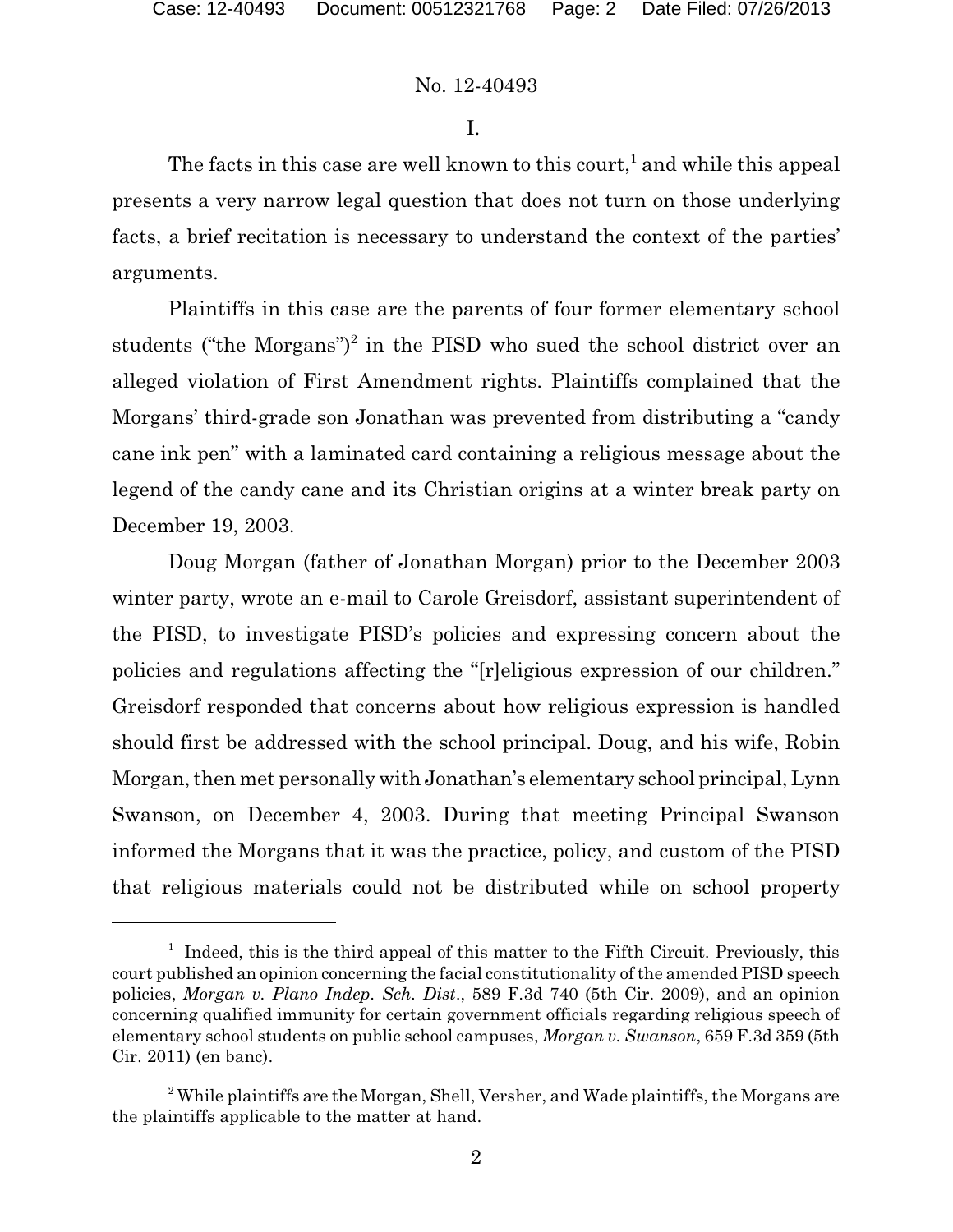because of the religious viewpoint of the materials and that only secular materials and gifts could be distributed or displayed at the party. On December 17, 2003, Morgan again e-mailed Greisdorf and expressed his "strong desire" that his son be allowed to engage in religious expression by distributing the candy canes at the party. That same day Greisdorf responded to this e-mail by confirming that PrincipalSwanson was "exactly right in her interpretation of the Plano ISD policies."

Later, on December 17, 2003, the Morgans, through their attorney, sent a demand letter entitled "Unconstitutional Violation of Right to Seasonal Religious Expression" to Principal Swanson, Superintendent Douglas Otto, Deputy Superintendent Danny Modisette, and all the members of the PISD Board of Trustees. The letter complained that the PISD and its policies, customs, and procedures were interfering with Jonathan Morgan's right to religious expression and contended that Morgan had a right to express his religious faith through the distribution of personal gifts to fellow students. The letter also included a "demand," requesting notification that Jonathan and students would be free to distribute their gifts to fellow students. It concluded that "[u]nless we hear from you within this time frame, we will seek redress in federal court." As the party was two days away at that point, the letter was delivered to Principal Swanson via fax and U.S. mail, and the letter was e-mailed to all others. It is undisputed that the letter was not sent by certified mail, return receipt requested. On December 18, 2003, PISD's attorney responded to the letter and informed the Morgans and their attorney that Jonathan could not distribute candy canes in the classroom or hallways in conjunction with the holiday party.

The families filed the present lawsuit against the PISD on December 15, 2004, prior to the next scheduled winter break party, which was to occur on Friday, December 17, 2004. The original and amended complaints contain six counts: violation of freedom of speech under the federal and state constitutions,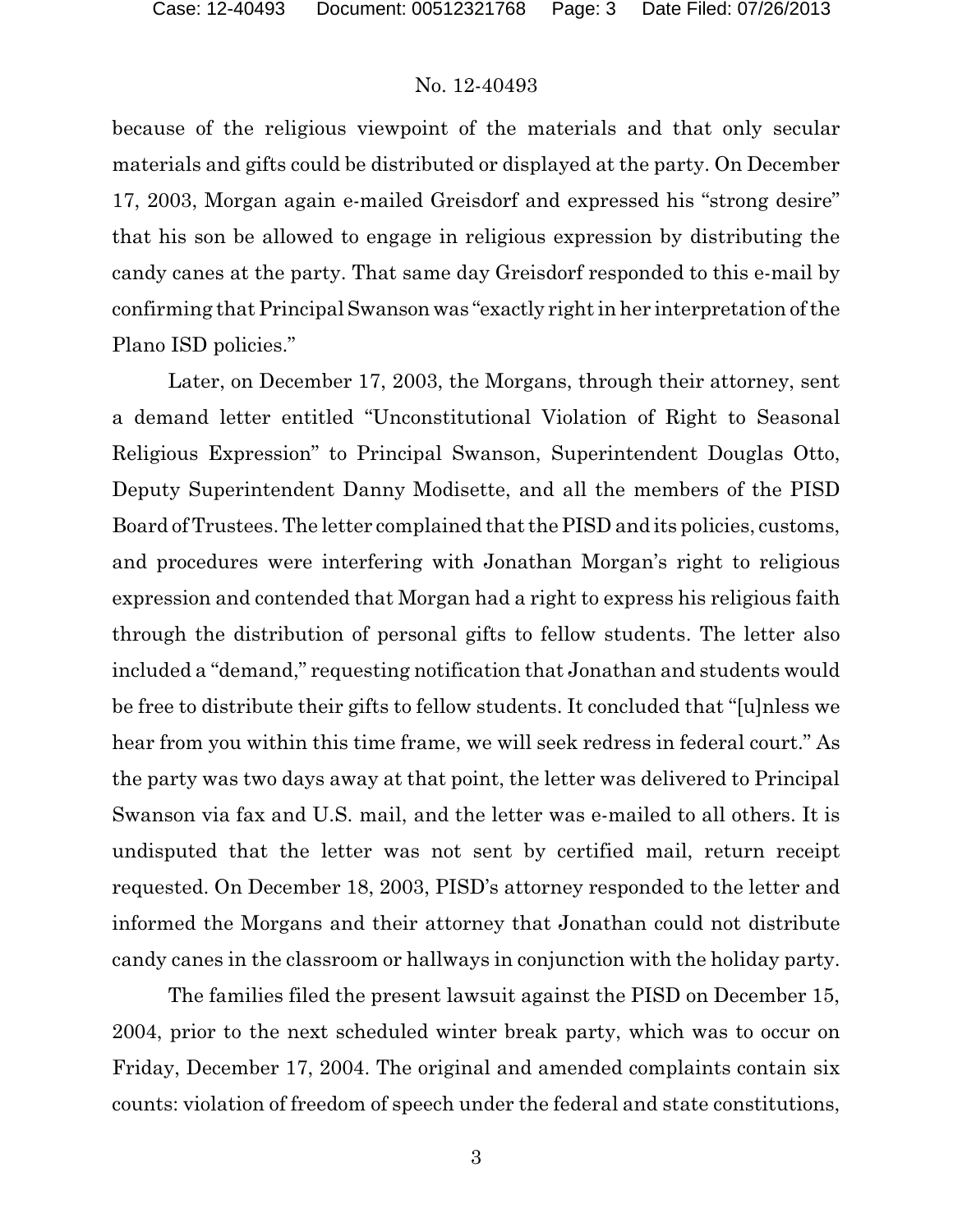violation of equal protection rights, free exercise of religion and establishment clause, intentional infliction of emotional distress, and violation of religious freedom protected by the TRFRA. Plaintiffs sought a temporary restraining order ("TRO"), preliminary and permanent injunctions, a declaratory judgment, nominal damages, punitive damages, and attorneys' fees and costs against PISD. On December 16, 2004, the district court granted the request for a TRO and enjoined the school district and school officials from interfering with or prohibiting Plaintiffs and other students from distributing religious viewpoint gifts at the 2004 winter break party or from committing any acts calculated to cause students to feel uncomfortable because of a student's exercise of religion.

After six years of litigation, on May 24, 2011, PISD filed a Motion for Partial Summary Judgment on (1) Plaintiffs' Texas Constitution claims and (2) Plaintiffs' TRFRA claims. On March 30, 2012, the district court granted partial summary judgment on the Texas Constitution claims and found that the Versher, Shell, and Wade Plaintiffs could not sue under theTRFRA because they failed to give proper notice prior to filing suit; but the court denied partial summary judgment as to the Morgans, finding that the Morgan Plaintiffs' notice was sufficient and that their TRFRA suit was not barred. This left only the Morgans' TRFRA as-applied claims as to the 2004 policy pending.<sup>3</sup> The present appeal is limited to the Morgans' TRFRA claims, more particularly, PISD's contention that the written notice sent, received, and responded to by PISD is

<sup>&</sup>lt;sup>3</sup> At issue was the PISD's 2004 policy as well as its 2005 policy (PISD's amended student distribution policy that was less restrictive than its predecessor). The district court dismissed Plaintiffs' TRFRA claims regarding the 2005 policy, both facially and as-applied, and also dismissed the Plaintiffs' TRFRA claim regarding the facial constitutionality of the 2004 policy.

This summary judgment ruling does not concern the merits of the various as-applied federal constitutional challenges to the PISD's prior student distribution policy, which remain pending.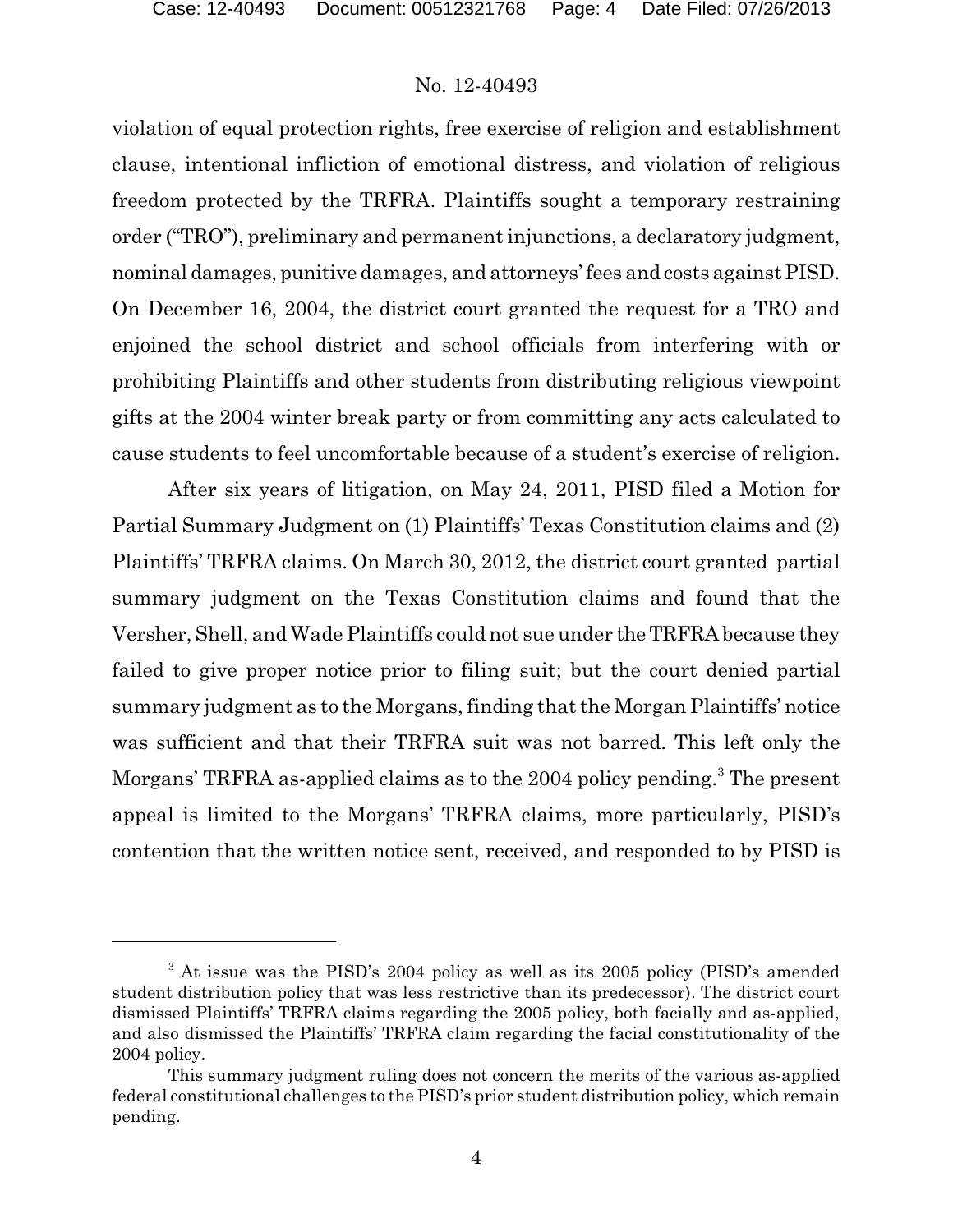not sufficient notice so as to waive governmental immunity because the manner of delivery was not by certified mail, return receipt requested.

# II.

The parties first dispute whether the district court's order denying governmental immunity from suit is an immediately appealable order. In *Shanks v. AlliedSignal, Inc.*, this court stated that "[a]lthough appellate jurisdiction under § 1291 is a matter of federal law, we look to state law to determine whether the basis of [a defendant's] claim is properly characterized as an immunity from suit or merely a defense to liability." 169 F.3d 988, 992 (5th Cir. 1999). Because it is well-established under Texas law that PISD's governmental immunity is not a mere defense to suit but rather is complete immunity from suit, this court has jurisdiction.<sup>4</sup> And because governmental immunity from suit defeats a trial court's jurisdiction, whether a trial court has jurisdiction is a question of law subject to de novo review. *See Briseno v. Ashcroft*, 291 F.3d 377, 379 (5th Cir. 2002); *Tex. Dep't of Transp. v. Jones*, 8 S.W.3d 636, 638 (Tex. 1999).

# III.

The TRFRA (codified at TEX. CIV. PRAC. & REM. CODE §§ 110.001-110.012) provides that "a government agency may not substantially burden a person's free exercise of religion" unless the burden is in "furtherance

<sup>4</sup>*See, e.g.*, *Ben Bolt-Palito Blanco Consol. Indep. Sch. Dist. v.Tex. Political Subdivisions Prop./Cas. Joint Self-Ins. Fund*, 212 S.W.3d 320, 324 (Tex. 2006) ("[The] doctrine of governmental immunity . . . protects political subdivisions of the State, including counties, cities, and school districts. A political subdivision enjoys governmental immunity from suit to the extent that immunity has not been abrogated by the Legislature." (citation omitted)); *Tooke v. City of Mexia*, 197 S.W.3d 325, 332 (Tex. 2006) ("In Texas, governmental immunity has two components: immunity from liability, which bars enforcement of a judgment against a governmental entity, and immunity from suit, which bars suit against the entity altogether." (footnote omitted)); *see also* TEX. CIV.PRAC. & REM. CODE § 51.014(a)(8) ("A person may appeal from an interlocutory order . . . that . . . grants or denies a plea to the jurisdiction by a governmental unit . . . .").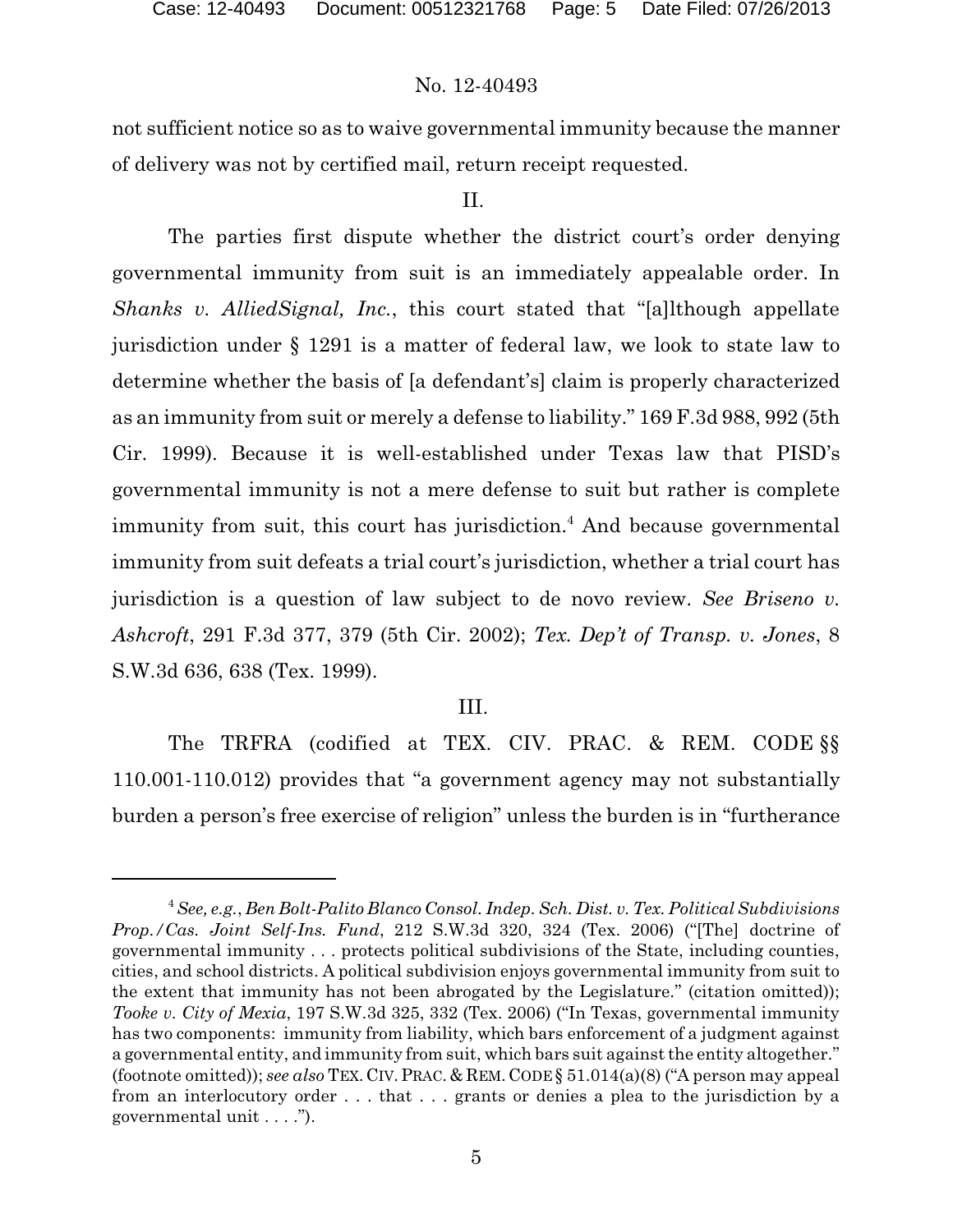of a compelling governmental interest" and is "the least restrictive means of furthering that interest." § 110.003. Under section 110.008: "*Subject to Section 110.006*, sovereign immunity to suit and from liability is waived and abolished to the extent of liability created by Section 110.005, and a claimant may sue a government agency for damages allowed by that section."<sup>5</sup> (emphasis added).

Section 110.006, in turn, provides:

(a) A person may not bring an action to assert a claim under this chapter unless, 60 days before bringing the action, *the person gives written notice to the government agency by certified mail, return receipt requested*:

(1) that the person's free exercise of religion is substantially burdened by an exercise of the government agency's governmental authority;

(2) of the particular act or refusal to act that is burdened; and

(3) of the manner in which the exercise of governmental authority burdens the act or refusal to act.

(b) Notwithstanding Subsection (a), a claimant may, within the 60-day period established by Subsection (a), bring an action for declaratory or injunctive relief and associated attorney's fees, court costs, and other reasonable expenses if:

(1) the exercise of governmental authority that threatens to substantially burden the person's free exercise of religion is  $\text{imminent}^6 \dots$  .

<sup>5</sup> Section 110.005 delineates the remedies an individual may recover including declaratory relief, injunctive relief, reasonable attorney's fees, and compensatory damages not to exceed \$10,000.

<sup>6</sup> The Morgans first contend that they did not need to comply with the notice requirements because the TRFRA explicitly waives the notice requirements when the lawsuit is for declaratory or injunctive relief and the threat of the burden to the plaintiff's religious freedom is imminent. *See* § 110.006(b). The Morgans point to the fact that they actually obtained a TRO on December 16, 2004, which enjoined the school district and school officials from prohibiting student distribution of religious viewpoint gifts. This argument is unavailing, for the statute does not purport to waive the pre-suit notice requirement if a threat to religious expression is imminent, it just allows one to bring suit without having to wait 60 days. And there is also no "imminence" here as the Morgans argue: the issue on which this suit is based is the 2003 party in which Jonathan was prohibited from distributing his religious message, but the Morgans did not file for a TRO prior to the 2003 party (the subject of their 2003 demand letter) and instead waited to file their TRO application until immediately before the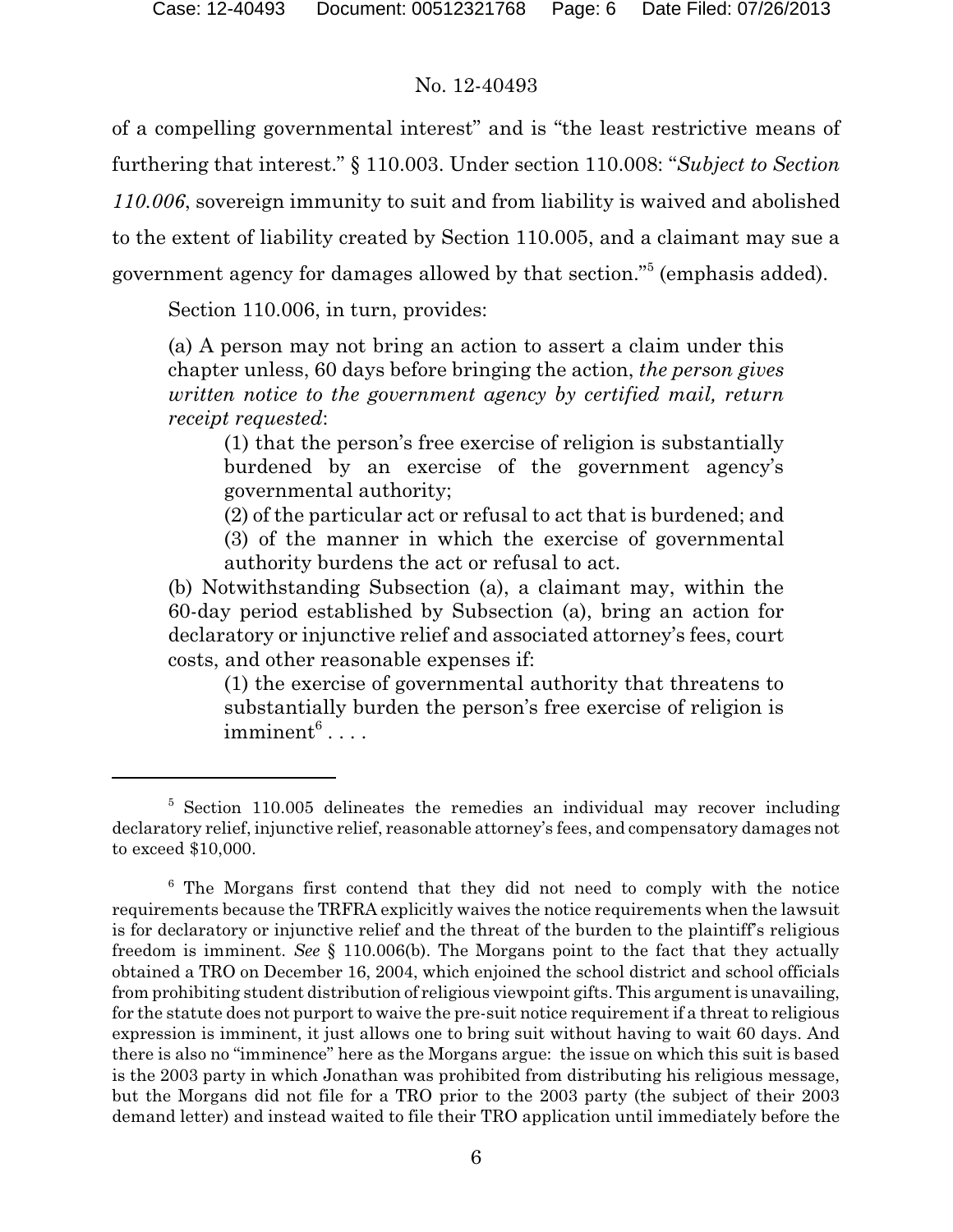. . . .

(c) A government agency that receives a notice under Subsection (a) may remedy the substantial burden on the person's free exercise of religion.

(emphasis added).

PISD's argument is straightforward: Section 110.006 requires providing "written notice to the government agency by certified mail, return receipt requested," 60 days before bringing an action under the TRFRA. PISD is a public school district and, absent a waiver effected by clear and unambiguous language, PISD enjoys governmental immunity from suit and liability.<sup>7</sup> *See Wichita Falls State Hosp. v. Taylor*, 106 S.W.3d 692, 694 & n.3, 697 (Tex. 2003); *Bonillas v. Harlandale Indep. Sch. Dist*., 832 F. Supp. 2d 729, 735 (W.D. Tex. 2011). PISD cites numerous cases standing for the proposition that statutory waivers of immunity (and statutory language in general) must be strictly construed by the courts and applied "as written." *City of Hous. v. Jackson*, 192 S.W.3d 764, 770 (Tex. 2006).<sup>8</sup> Thus, PISD argues that because the Morgans did not strictly

*Wichita Falls*, 106 S.W.3d at 694 n.3 (citations omitted).

next year's 2004 party.

<sup>&</sup>lt;sup>7</sup> "Sovereign immunity and . . . governmental immunity . . . exist to protect the State and its political subdivisions from lawsuits and liability for money damages. Such lawsuits 'hamper governmental functions by requiring tax resources to be used for defending lawsuits and paying judgments rather than using those resources for their intended purposes.'" *Mission Consol. Indep. Sch. Dist. v. Garcia*, 253 S.W.3d 653, 655 (Tex. 2008) (citation omitted) (quoting *Reata Constr. Corp. v. City of Dallas*, 197 S.W.3d 371, 375 (Tex. 2006)). Furthermore,

Courts often use the terms sovereign immunity and governmental immunity interchangeably. However, they involve two distinct concepts. Sovereign immunity refers to the State's immunity from suit and liability. In addition to protecting the State from liability, it also protects the various divisions of state government, including agencies, boards, hospitals, and universities. Governmental immunity, on the other hand, protects political subdivisions of the State, including counties, cities, and school districts.

<sup>8</sup> *See Tex. Dep't. of Transp. v. York*, 284 S.W.3d 844, 846 (Tex. 2009) ("Legislative consent to waive sovereign immunity by statute must be by 'clear and unambiguous language,' TEX.GOV'TCODE § 311.034, and suit can then be brought 'only in the manner indicated by that consent.'" (quoting *Wichita Falls*, 106 S.W.3d at 694)); *Mission Consol. Ind. Sch. Dist*., 253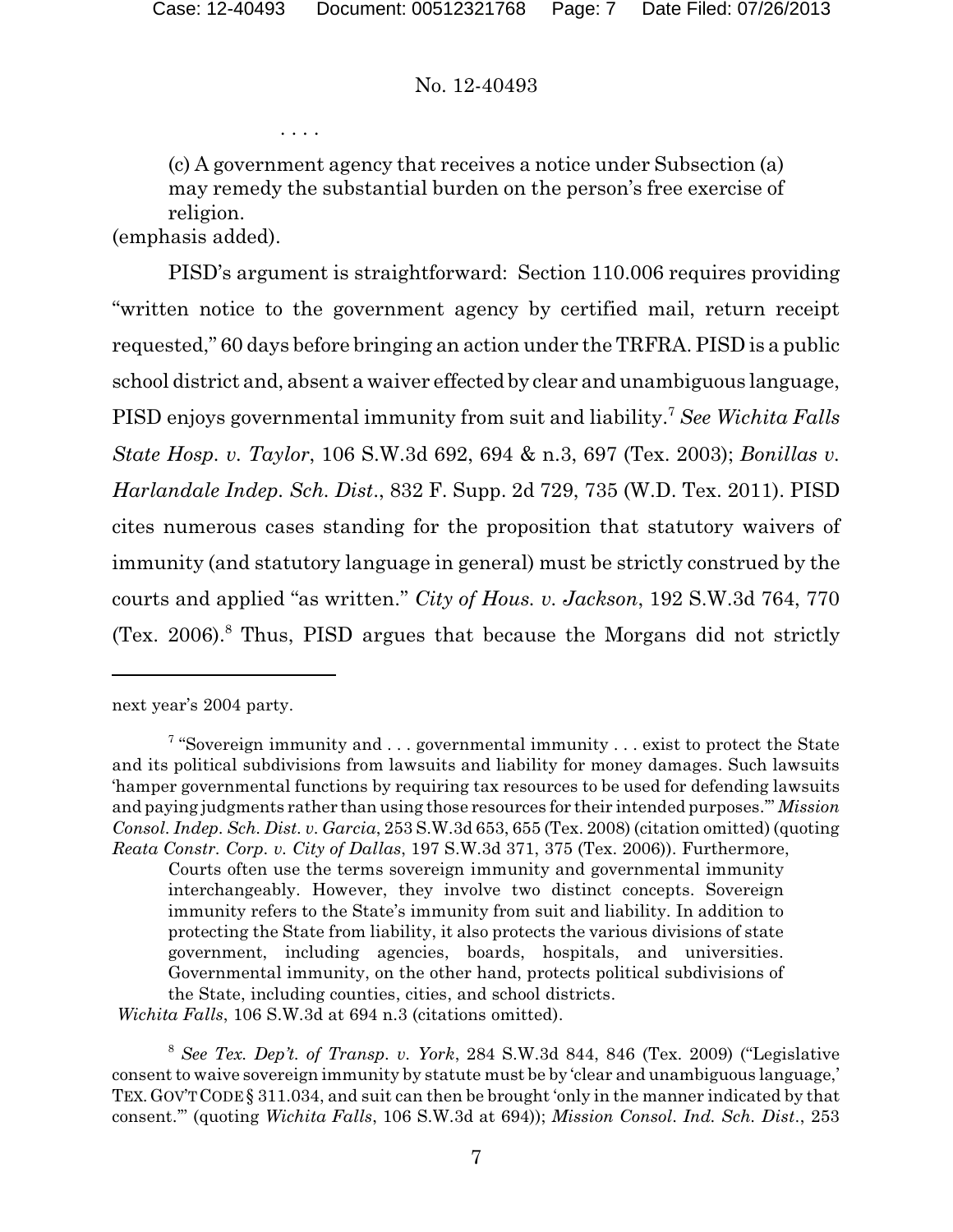comply with the statute, i.e., by sending pre-suit notice certified mail, return receipt requested, PISD has not waived its immunity.

Although the statute requires pre-suit notice via certified mail, return receipt requested,"just because a statutory requirement is mandatory does not mean that compliance with it is jurisdictional." *Albertson's, Inc. v. Sinclair*, 984 S.W.2d 958, 961 (Tex.1999). In construing the TRFRA, the question for this court is whether the pre-suit notice requirement is jurisdictional—that is, a condition of the TRFRA's waiver of immunity from suit—or not. Of course, if the pre-suit notice requirement is jurisdictional, the "'failure of a jurisdictional requirement deprives the court of the power to act (other than to determine that it has no jurisdiction), and ever to have acted, as a matter of law.'" *City of DeSoto v. White*, 288 S.W.3d 389, 393 (Tex. 2009) (quoting *Univ. of Tex. Sw. Med. Ctr. at Dallas v. Loutzenhiser*, 140 S.W.3d 351, 359 (Tex. 2004)*, superseded by statute*, TEX GOV'T CODE § 311.034).

To argue that the pre-suit notice provision is jurisdictional, PISD points to section 311.034 of the Texas Government Code ("Texas Code Construction Act"), which reads: "Statutory prerequisites to a suit, including the provision of notice, are jurisdictional requirements in all suits against a governmental

S.W.3d at 655 ("Because the Legislature is better suited to balance the conflicting policy issues associated with waiving immunity, we look to pertinent legislative enactments to determine the extent to which immunity has been voluntarily relinquished."); *Wichita Falls*, 106 S.W.3d at 697 ("[W]hen construing a statute that purportedly waives sovereign immunity, we generally resolve ambiguities by retaining immunity."); *see also Tex. Lottery Comm'n v. First State Bank of DeQueen*, 325 S.W.3d 628, 635 (Tex. 2010) ("We presume the Legislature selected language in a statute with care and that every word or phrase was used with a purpose in mind."); *City of San Antonio v. Hartman*, 201 S.W.3d 667, 673 (Tex. 2006) ("We must construe this statute according to what it says, not according to what we think it should have said."); *St. Luke's Episcopal Hosp. v. Agbor*, 952 S.W.2d 503, 505 (Tex. 1997) ("'Courts must take statutes as they find them. . . . They are not responsible for omissions in legislation.'" (quoting *RepublicBank Dallas, N.A. v. Interkal, Inc.*, 691 S.W.2d 605, 607 (Tex. 1985)); *Cameron v. Terrell & Garrett, Inc*., 618 S.W.2d 535, 540 (Tex. 1981) ("Likewise, we believe every word excluded from a statute must also be presumed to have been excluded for a purpose.").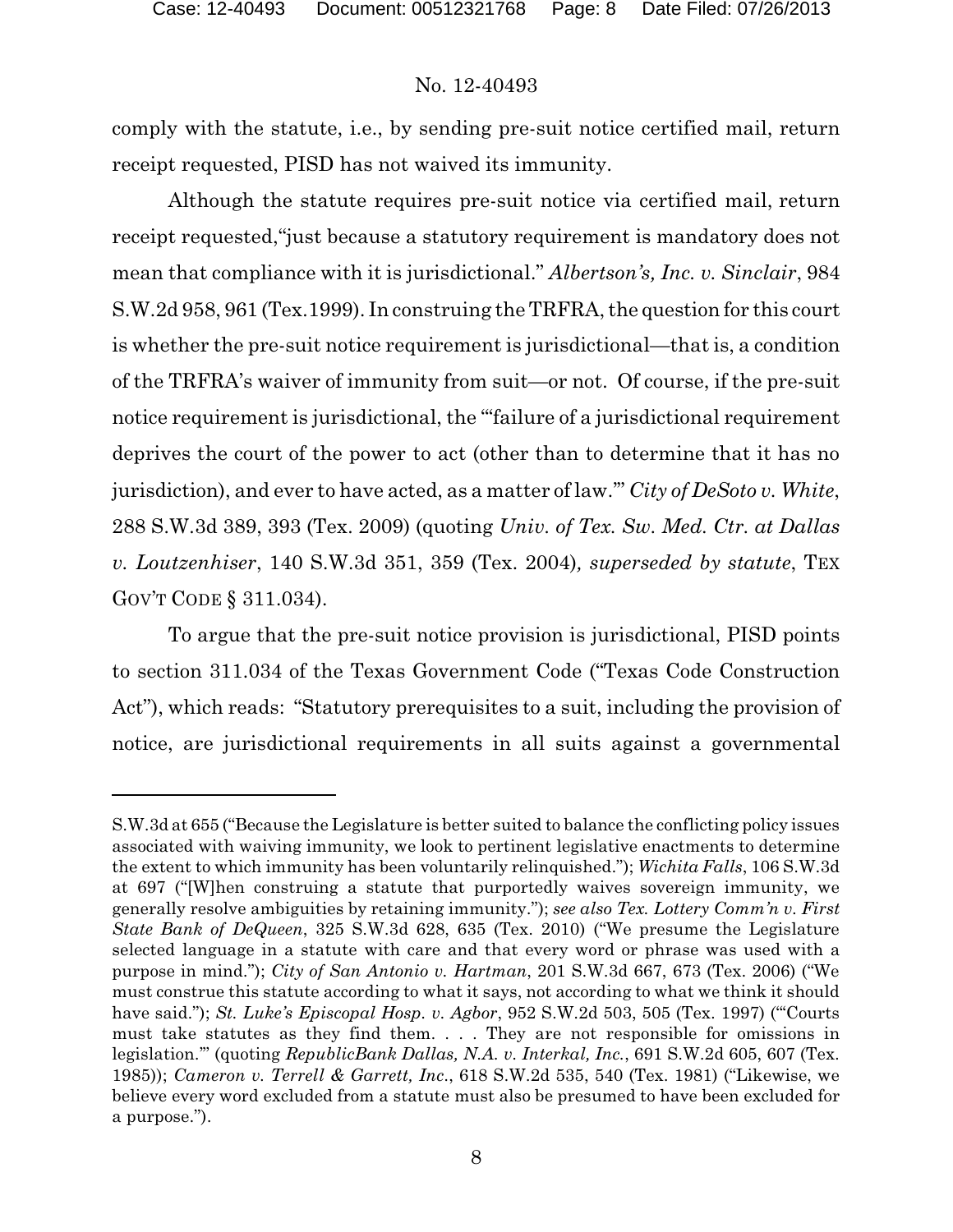entity." TEX GOV'T CODE § 311.034. While section 311.034's language is explicit that pre-suit notice requirements in a suit against a governmental entity are jurisdictional, $^9$  this language was not added to the statute until 2005, after the Morgans filed suit.<sup>10</sup> Thus the Morgans argue that section  $311.034$ 's language should not apply.

Although it may have been unclear before 2010 whether section 311.034's language could apply to a pending suit, the Texas Supreme Court's decision in *University of Texas Southwestern Medical Center at Dallas v. Estate of Arancibia*, 324 S.W.3d 544 (Tex. 2010), removes all doubt. In *Arancibia*, Southwestern Medical Center filed a plea to the jurisdiction because it contended it had no pre-suit notice of Arancibia's claim under the Texas Tort Claims Act. *Id.* at 547. Arancibia's suit, like the case at hand, was filed before the 2005 amendment to section 311.034. *Id.* The court stated that a "prohibition against retroactive application of laws does not apply to procedural, remedial, or jurisdictional statutes" and that a statute "does not operate retroactively merely because it is applied in a case arising from conduct predating the enactment." *Id.* at 547-48. Specifically construing section 311.034, the court held that "[s]tatutes—like section 311.034—that do not deprive the parties of a substantive right and 'speak to the power of the court rather than to the rights or obligations of the parties' may be applied to cases pending at the time of enactment." *Id.* at 548 (quoting *Landgraf v. USI Film Prods.*, 511 U.S. 244, 274

<sup>9</sup> *See also Colquitt v. Brazoria Cnty*., 324 S.W.3d 539, 543 (Tex. 2010) ("[W]e agree that section 311.034 of the Code Construction Act makes compliance with the notice provisions jurisdictional . . . .").

<sup>10</sup> In *University of Texas Southwestern Medical Center at Dallas v. Loutzenhiser*, 140 S.W.3d 351, 364 (Tex. 2004), the Texas Supreme Court concluded that the notice provision in the Torts Claim Act, while mandatory, was not a condition of the Act's waiver of immunity. After the court's decision in *Loutzenhiser*, the Legislature amended section 311.034 of the Code Construction Act to explicitly make notice jurisdictional. *See* Act of May 25, 2005, 79th Leg., R.S. ch. 1150, 2005 Tex. Gen. Laws 3783. The amendment took effect September 1, 2005.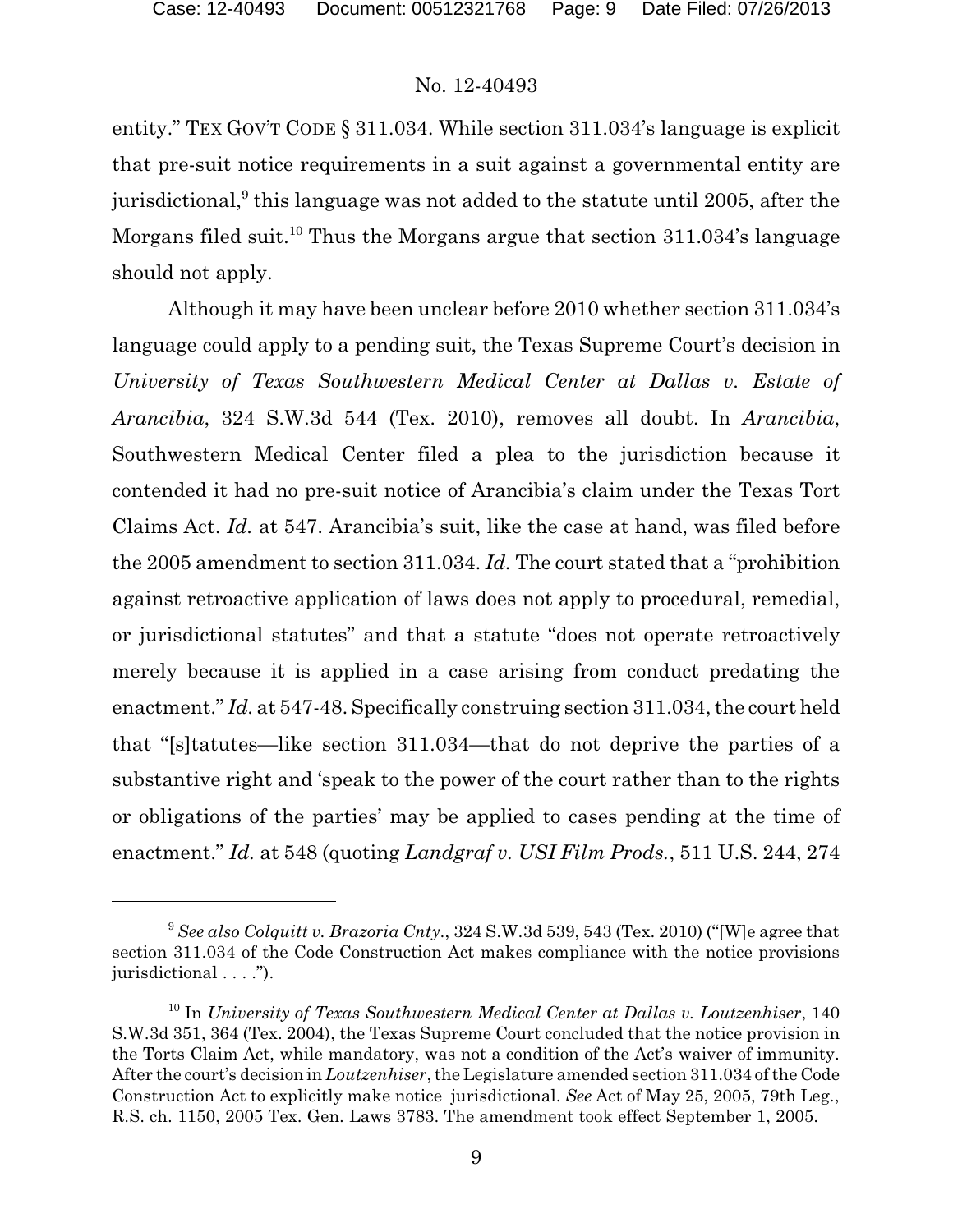(1994)). Thus the court concluded that section 311.034's amended language applies to pending cases and that a "purported failure to provide notice would deprive the trial court of jurisdiction, an issue that may be raised on interlocutory appeal." *Id*.

Even so, the Morgans argue that there is no explicit language in the TRFRA that provides that the pre-suit notice is strictly required or that the provision is meant to be jurisdictional. The Morgans contend that the only purpose of the notice provision in the TRFRA is to provide the governmental agency an opportunity to "remedy the substantial burden on the person's free exercise of religion," such that a "person with respect to whom a substantial burden on the person's free exercise of religion has been cured by a remedy implemented under this section may not bring an action under Section 110.005." TEX. CIV. PRAC. & REM. CODE § 110.006(c),(e). Thus the Morgans argue that based on the facts in the instant case—where PISD's attorney actually responded to the Morgans' faxed demand letter—substantial compliance will suffice when a government agency has actual notice that an individual's religious freedom is burdened.

Yet PISD points out that Texas lawmakers easily could have included in the TRFRA's waiver of immunity provisions that *actual notice* suffices, as they did in the Texas Tort Claims Act,<sup>11</sup> and that the legislature presumably opted against actual notice on purpose; thus Texas lawmakers required strict compliance, not substantial compliance.

The Morgans also rely, as did the magistrate judge and in turn the district court, on *Roccaforte v. Jefferson County*, 341 S.W.3d 919 (Tex. 2011), for the proposition that substantial compliance with a notice provision suffices. In *Roccaforte*, the plaintiff failed to strictly comply with Texas Local Government

<sup>11</sup> *See* TEX. CIV. PRAC. & REM. CODE § 101.101(c) (stating that the notice requirements of that Act "do not apply if the governmental unit has actual notice" of injury).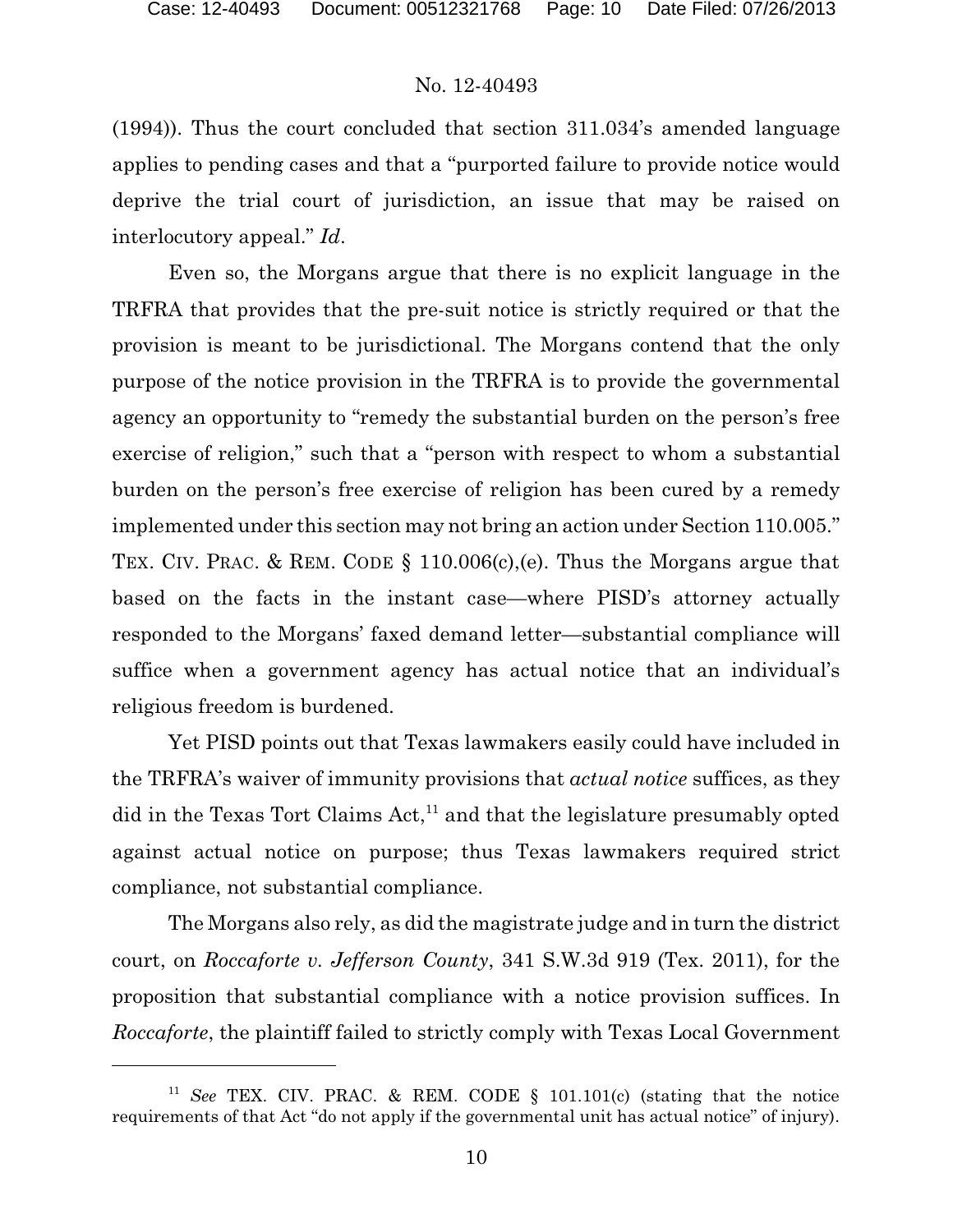Code 89.0041, which provides that when filing suit against a county, "written notice must be delivered by certified or registered mail by the 30th business day *after* suit is filed."<sup>12</sup> *Id.* at 925 (emphasis added) (quoting TEX. LOC. GOV'T CODE § 89.0041(b)). The *Roccaforte* plaintiff provided notice "by personal service of process, rather than registered or certified mail as the statute contemplates." *Id.* at 920. The Texas Supreme Court held that compliance with the notice requirements under section 89.0041 was not jurisdictional because, importantly, "Section 311.034 applies to *prerequisites* to suit, not notice requirements that can be satisfied only *after* suit is filed." *Id*. at 925 (emphasis in original).<sup>13</sup> Because *Roccaforte* plainly dealt with a form of post-suit notice and section 311.034's language clearly deals with pre-suit notice, we are convinced that the magistrate judge's reliance on *Roccaforte* is misplaced.

The Texas Supreme Court's decision in *Prairie View A&M University v. Chatha*, 381 S.W.3d 500 (Tex. 2012), supports our view that *Roccaforte* does not control this case. In interpreting section 311.034's language that "[s]tatutory prerequisites to a suit, including the provision of notice, are jurisdictional requirements in all suits against a governmental entity," the Texas high court found that the term "statutory prerequisite" necessarily has three components. First, "in order to fall within the ambit of section 311.034, a prerequisite must be found in the relevant statutory language." *Id.* at 512. Second, "the prerequisite must be a requirement." *Id.* And finally,

 $12$  The written notice was to contain the style and cause number of the suit, the court in which the suit was filed, the date on which the suit was filed, and the name of the person filing suit. TEX. LOC. GOV'T CODE  $\S$  89.0041(b)(1)-(4).

<sup>13</sup> See also *University of Texas Health Science Center at San Antonio v. Webber-Eells*, 327 S.W.3d 233, 239 (Tex. App. 2010), wherein the plaintiff tried to argue that substantially complying with a notice requirement was sufficient—and cited post-suit notice cases standing for this proposition—the court stated that in those instances it was "[o]nly after determining that the statute was not jurisdictional did the courts determine that substantial compliance with the statute was sufficient."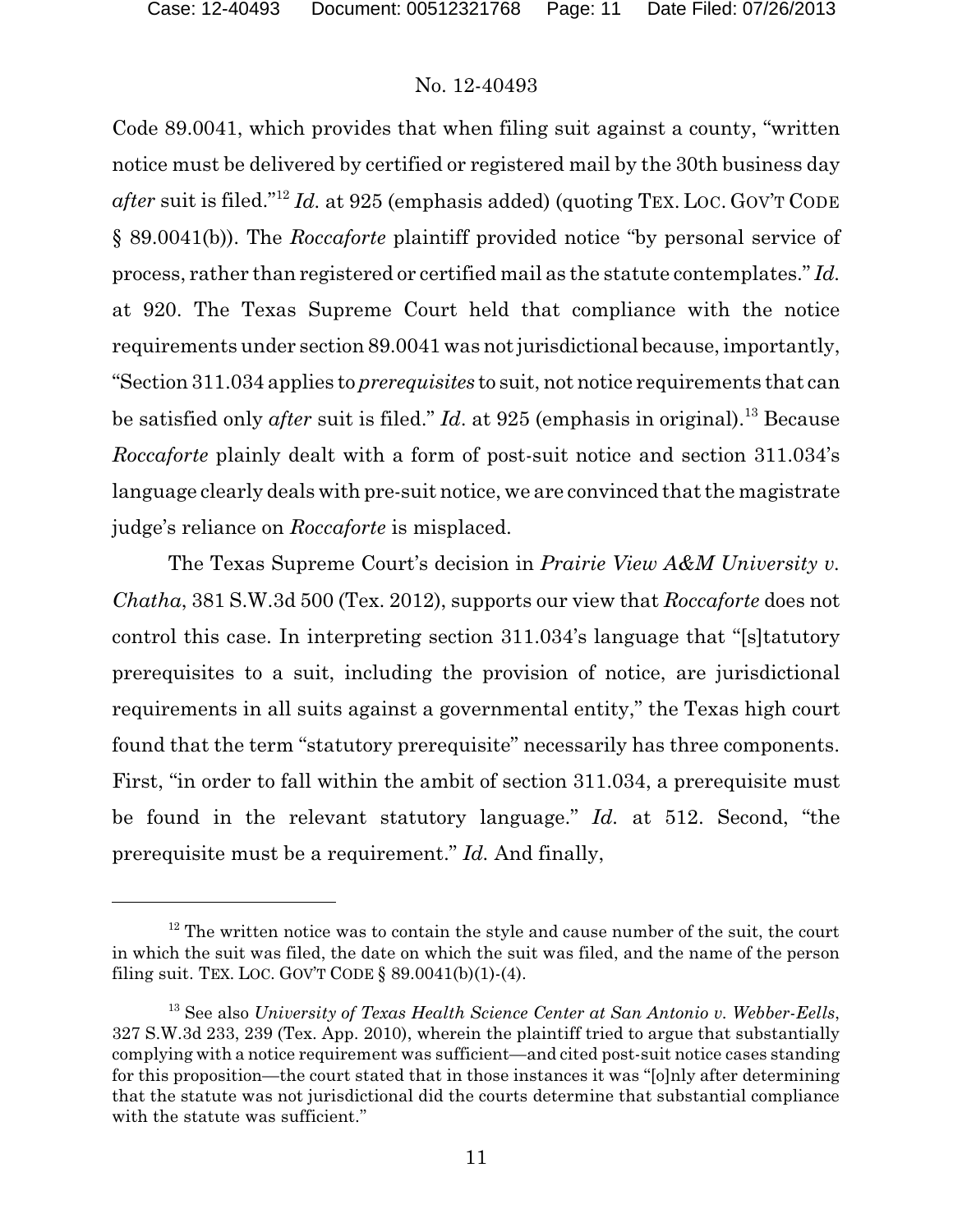the term "pre" indicates the requirement must be met before the lawsuit is filed. *See Roccaforte v. Jefferson Cnty*., 341 S.W.3d 919, 925 (Tex. 2011) (holding that post-suit notice requirement was not jurisdictional, even in light of section 311.034, because post-suit notice is not a "prerequisite" to suit). Thus, according to the plain language of section 311.034, the term "statutory prerequisite" refers to statutory provisions that are mandatory and must be accomplished prior to filing suit.

*Id.* Because the Texas Supreme Court concluded that section 311.034 does not apply to post-suit notice requirements and explicitly distinguished *Roccaforte* as a case that involved post-suit notice, neither *Roccaforte*'s conclusion nor analysis controls this case. Thus, the three statutory prerequisites are met: the TRFRA imposes statutory prerequisites to filing suit, the TRFRA contains language that is mandatory, and the pre-suit requirement must be accomplished prior to filing suit.<sup>14</sup> Thus, section 311.034 is triggered and the pre-suit notice requirements are jurisdictional.

The Morgans next argue that by its language section 311.034 applies only to *sovereign* immunity but does not apply to the *governmental* immunity that is at issue here.<sup>15</sup> In *Travis Central Appraisal District v. Norman*, 342 S.W.3d 54

(emphasis added).

<sup>14</sup> "A person *may not bring* an action to assert a claim under this chapter *unless*, 60 days *before bringing the action*, the person gives written notice to the government agency by certified mail, return receipt requested[.]" TEX. CIV. PRAC. & REM. CODE § 110.006 (emphasis added).

 $15$  Texas Government Code § 311.034 provides, in full:

<sup>311.034.</sup> Waiver of *Sovereign* Immunity

In order to preserve the legislature's interest in managing state fiscal matters through the appropriations process, a statute shall not be construed as a waiver of *sovereign* immunity unless the waiver is effected by clear and unambiguous language. In a statute, the use of "person," as defined by Section 311.005 to include governmental entities, does not indicate legislative intent to waive sovereign immunity unless the context of the statute indicates no other reasonable construction. Statutory prerequisites to a suit, including the provision of notice, are jurisdictional requirements in all suits against a governmental entity.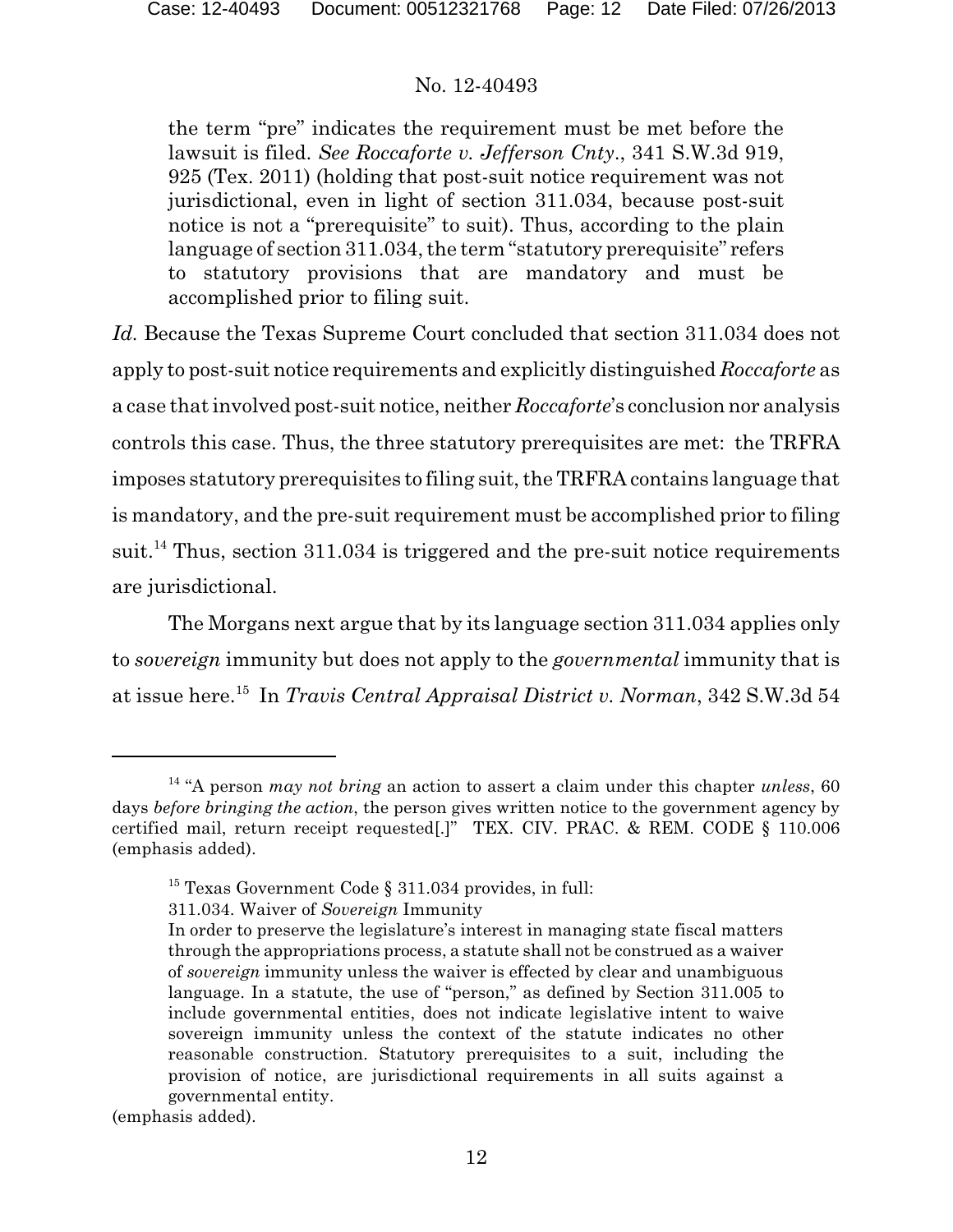(Tex. 2011), the Texas Supreme Court stated: "Sovereign and governmental immunity are . . . related . . . concepts that differ only in scope. Their similarity sometimes causes the two terms to be used interchangeably." *Id.* at 58. In *Travis*, the court construed Texas Labor Code section 504.053's provision which read "[n]othing in this chapter waives sovereign immunity or creates a new cause of action." *Id.* at 57. Even though the provision "spoke to sovereign immunity rather than governmental immunity," the court concluded that Chapter 504 of the Labor Code applies to political subdivisions and held that the "[sovereign] immunity referenced in the . . . no-waiver provision refers to the immunity applicable to such subdivisions [i.e., governmental immunity]." *Id.* at 57-58.<sup>16</sup>

The Morgans also cite *Barr v. City of Sinton*, 295 S.W.3d 287 (Tex. 2009), where the Texas Supreme Court interpreted the TRFRA in the context of a zoning ordinance that precluded the use of religious halfway homes. In *Barr* the court, in a footnote, stated that while the plaintiff's attorney sent a letter to the City, the "trial court found that '[p]laintiffs failed to give notice as required by the Religious Freedom Act', [but] the City does not argue that here." *Id*. at 292

<sup>16</sup> *See also City of Dallas v. Carbajal*, 324 S.W.3d 537, 537-38 (Tex. 2010) (stating that under section 311.034 the "provision of notice is a jurisdictional requirement in all suits against a governmental unit" and applying section 311.034 to a city, which enjoys governmental rather than sovereign immunity); TEX.GOV'TCODE § 2007.004 (using the terms "governmental immunity" and "sovereign immunity" interchangeably); *City of Hous. v. Williams*, 353 S.W.3d 128, 134-35 (Tex. 2011) (statute which used the term "sovereign immunity" waives a governmental entity's, including a school district's, immunity from suit).

The Morgans also rely on language from *City of DeSoto v. White*, 288 S.W.3d 389 (Tex. 2009), in which the court stated: "Section 311.034 specifically addresses waivers of *sovereign* immunity, an issue not implicated here." *Id.* at 396 (emphasis added). Yet we do not believe the court's statement was meant to limit section 311.034 to *sovereign* immunity specifically, as the Morgans argue. At issue in *DeSoto* was a notice provision by which the City was required to give notice to a suspended police officer that if the officer appealed to a hearing examiner, his ability to seek further review in district court would be limited; but the City failed to do so. *Id.* at 391. While the police officer argued that section 311.034 applied to the City's failure to provide him with notice of this limitation, the court concluded that section 311.034 simply had no application on those facts. *See id.* 395-96.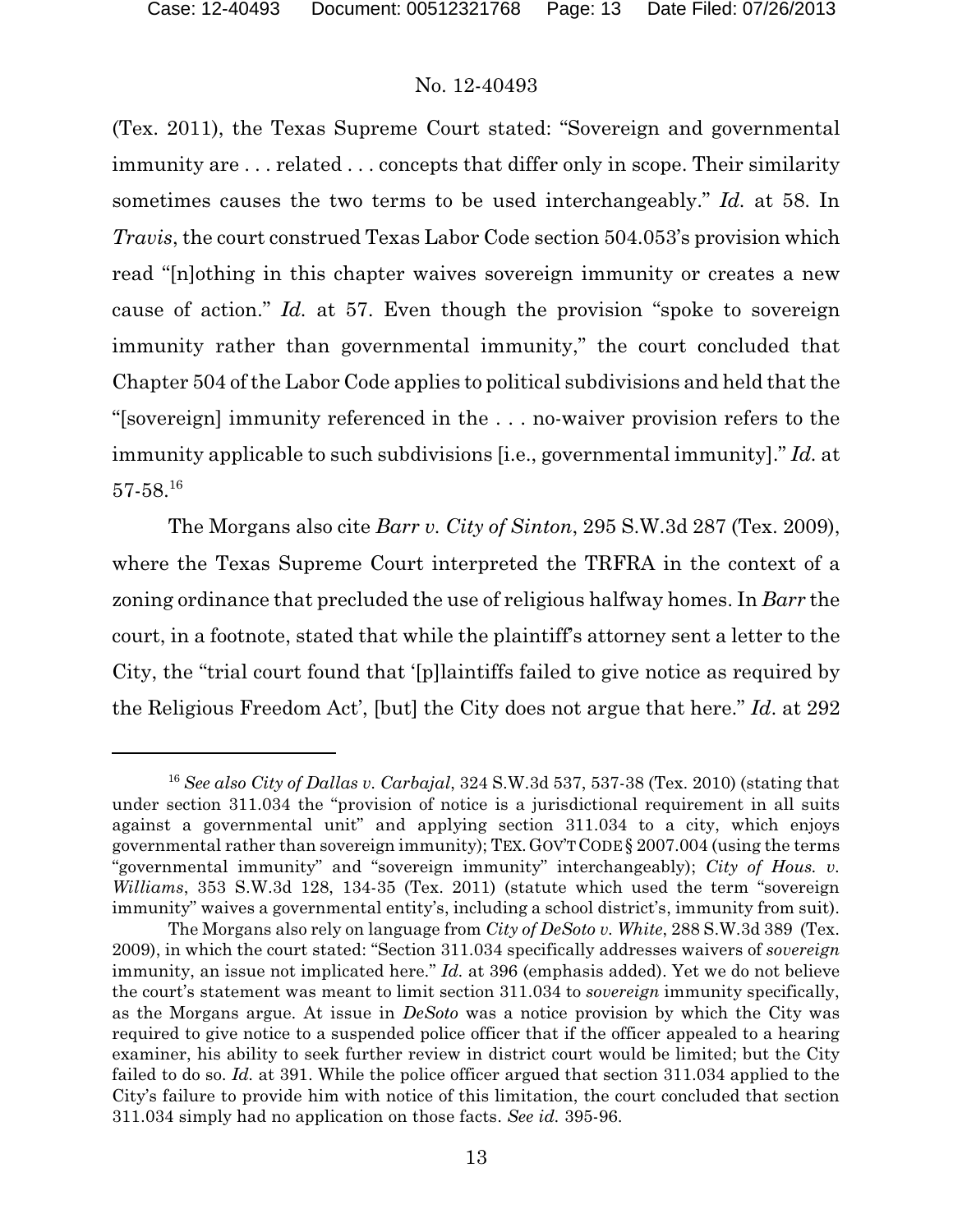n.8. Admittedly, this would undercut the conclusion that compliance with the pre-suit notice provision is jurisdictional, for if it were the court would have dismissed that case for lack of jurisdiction. Even so, *Barr* can be reconciled with our conclusion that the pre-suit notice is jurisdictional: the opinion provides no further discussion or analysis as to why the plaintiff's notice was insufficient. Additionally, *Barr* was decided prior to *Arancibia* so the court could not yet rely on *Arancibia*'s guidance that the amended language of section 311.034 is meant to apply to cases pending at the time of its enactment.<sup>17</sup>

In summary, section 110.006 of the TRFRA requires pre-suit notice in the form of certified mail, return receipt requested, 60 days prior to filing suit; section 311.034 provides that statutory prerequisites to a suit, including the provision of notice, are jurisdictional requirements in all suits against a governmental entity; and *Arancibia* holds that section 311.034 applies to cases pending at the time of its enactment.<sup>18</sup> While Plaintiffs request that we certify to the Texas Supreme Court whether this pre-suit notice requirement is jurisdictional, we find the statute clear and are satisfied that the Texas Supreme Court would apply the statute as written. Because it is undisputed that the Morgans' demand letter did not comply with the jurisdictional pre-suit notice requirements, PISD's governmental immunity is not waived.<sup>19</sup>

<sup>17</sup> The Morgans also cite *A.A. ex rel. Betenbaugh v. Needville Independent School District*, 611 F.3d 248 (5th Cir. 2010) because it appears that the plaintiffs in *Needville* made their TRFRA claims known through e-mails and face-to-face meetings, as the Morgans did here. *See id.* at 254-55. Yet in *Needville* there is simply no discussion in the opinion as to whether or not the plaintiffs complied with the TRFRA's notice provision. *See id.* at 257. Thus this is not particularly helpful to the Morgans because without any discussion on this point there is simply no reason to assume the Needvilles did not comply with the notice provisions of the statute.

<sup>18</sup> *See* TEX. CIV. PRAC. & REM. CODE § 110.006; TEX. GOV'T CODE § 311.034; *Arancibia,* 324 S.W.3d 544 (Tex. 2010).

 $19$  Because we conclude that the noncompliance with the TRFRA's pre-suit notice requirements is a jurisdictional bar to suit, we need not address PISD's argument that the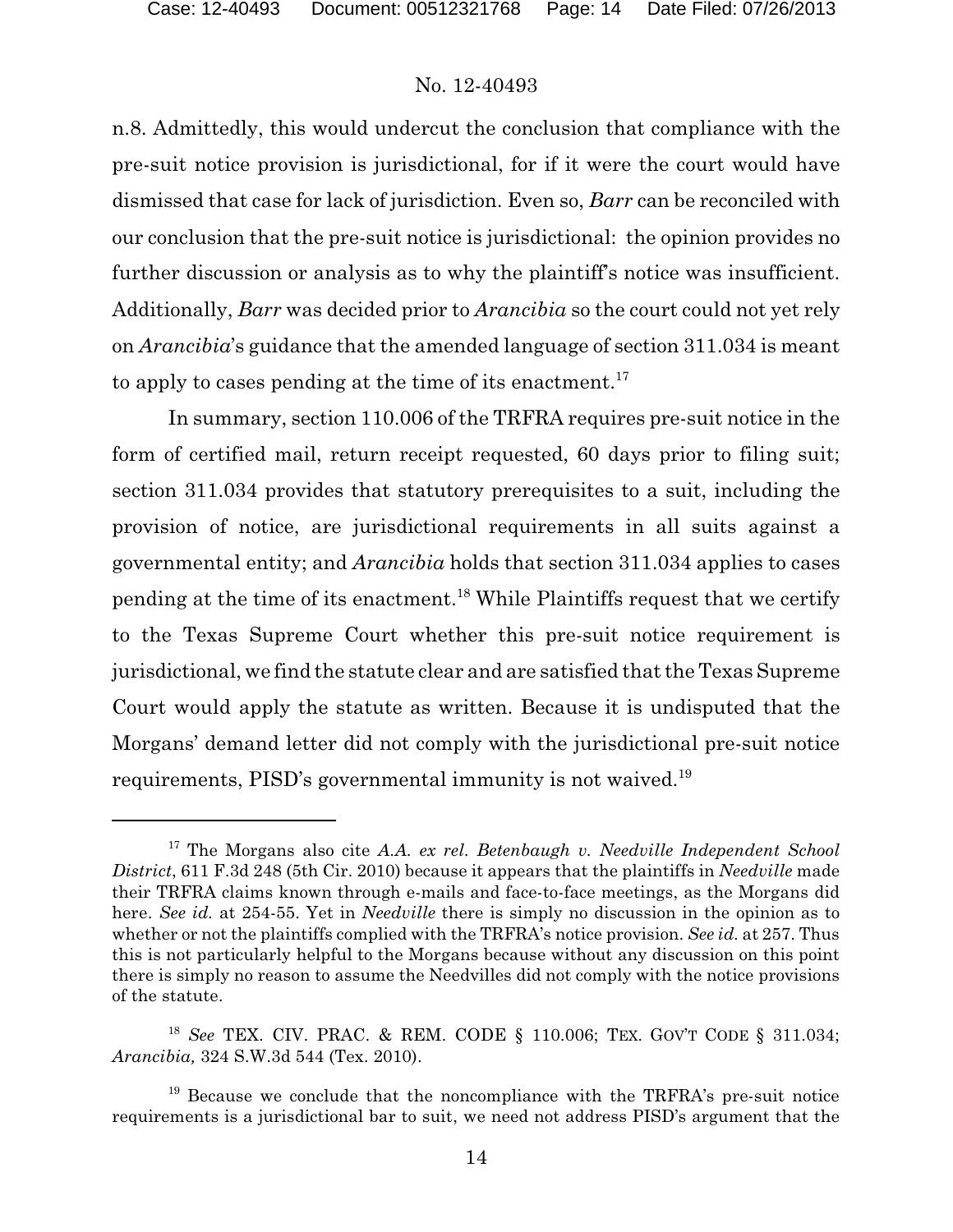# IV.

For the reasons stated above, we REVERSE the judgment of the district court and dismiss Plaintiffs' TRFRA claim for lack of jurisdiction.

contents of the Morgans' letter did not conform to the requirements of the TRFRA or the Morgans' contention that PISD waived any argument that the TRFRA pre-suit notice was insufficient by waiting over six years to raise it.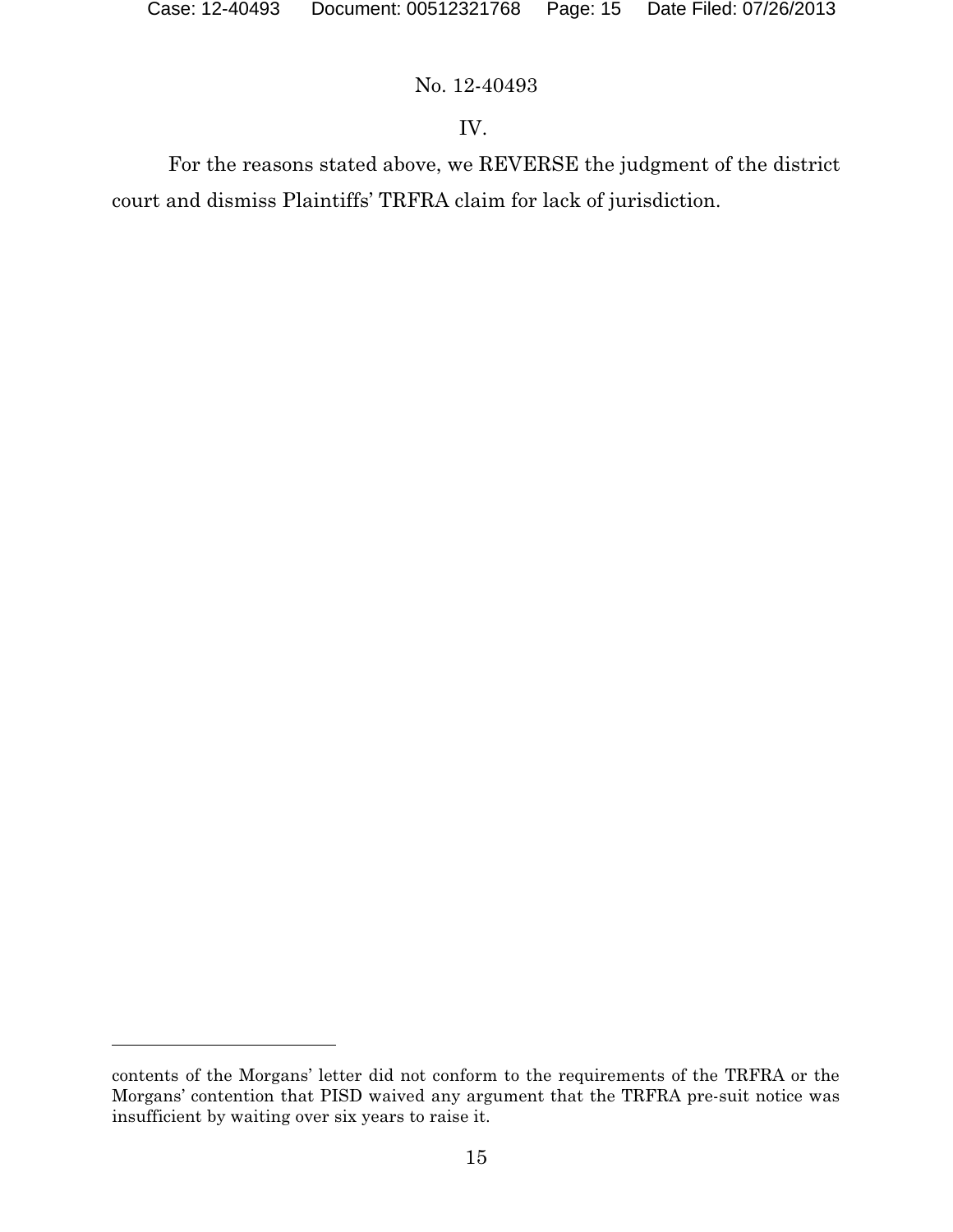JENNIFER WALKER ELROD, Circuit Judge, dissenting:

This appeal presents an important and novel issue of Texas law: Whether the Texas Religious Freedom Restoration Act's ("TRFRA") notice-by-certifiedmail requirement is jurisdictional, such that the Morgans' service of notice by fax deprives a court of jurisdiction to hear their claims, now pending for more than six years. *See* Tex. Gov't Code § 311.034; Tex. Civ. Prac. & Rem. Code § 110.006. In the absence of directly controlling precedent from the Texas Supreme Court, the district court and the magistrate judge made an *"Erie* guess" about how the state court would rule on the issue. *See SMI Owen Steel Co., Inc. v. Marsh USA, Inc.*, 520 F.3d 432, 437 (5th Cir. 2008) ("In the absence of a final decision by the state's highest court on the issue at hand, it is the duty of the federal court to determine, in its best judgment, how the highest court of the state would resolve the issue if presented with the same case." (quotation marks and citation omitted)). In so doing, both concluded that the method-of-service terms in TRFRA's notice provision are not jurisdictional and that the Morgans' notice was sufficient.<sup>1</sup> The majority opinion reaches the opposite conclusion, based on its

<sup>&</sup>lt;sup>1</sup> The majority opinion focuses on the Morgans' failure to send notice to PISD by certified mail, return receipt requested; it does not address whether the notice was otherwise sufficient under TRFRA. *See* Maj. Op. at 14 n.19. PISD contends that the Morgans' notice did not satisfy the other notice criteria because it did not reference TRFRA or refer to the other elements in TRFRA's notice provision. I would reject PISD's argument.

TRFRA specifies that a plaintiff must give written notice:

<sup>(1)</sup> that the person's free exercise of religion is substantially burdened by an exercise of the government agency's governmental authority;

<sup>(2)</sup> of the particular act or refusal to act that is burdened; and

<sup>(3)</sup> of the manner in which the exercise of governmental authority burdens the act or refusal to act.

Tex. Civ. Prac. & Rem. Code § 110.006(a). TRFRA does not require that the plaintiff's notice explicitly reference the statute, as PISD apparently assumes it must, and the Morgans' letter fulfills the other statutory requirements: It is framed in terms of an unconstitutional burden on religious expression, discusses Jonathan Morgan's desire to distribute religious materials, and describes PISD's prohibition against giving such materials as gifts at the school party.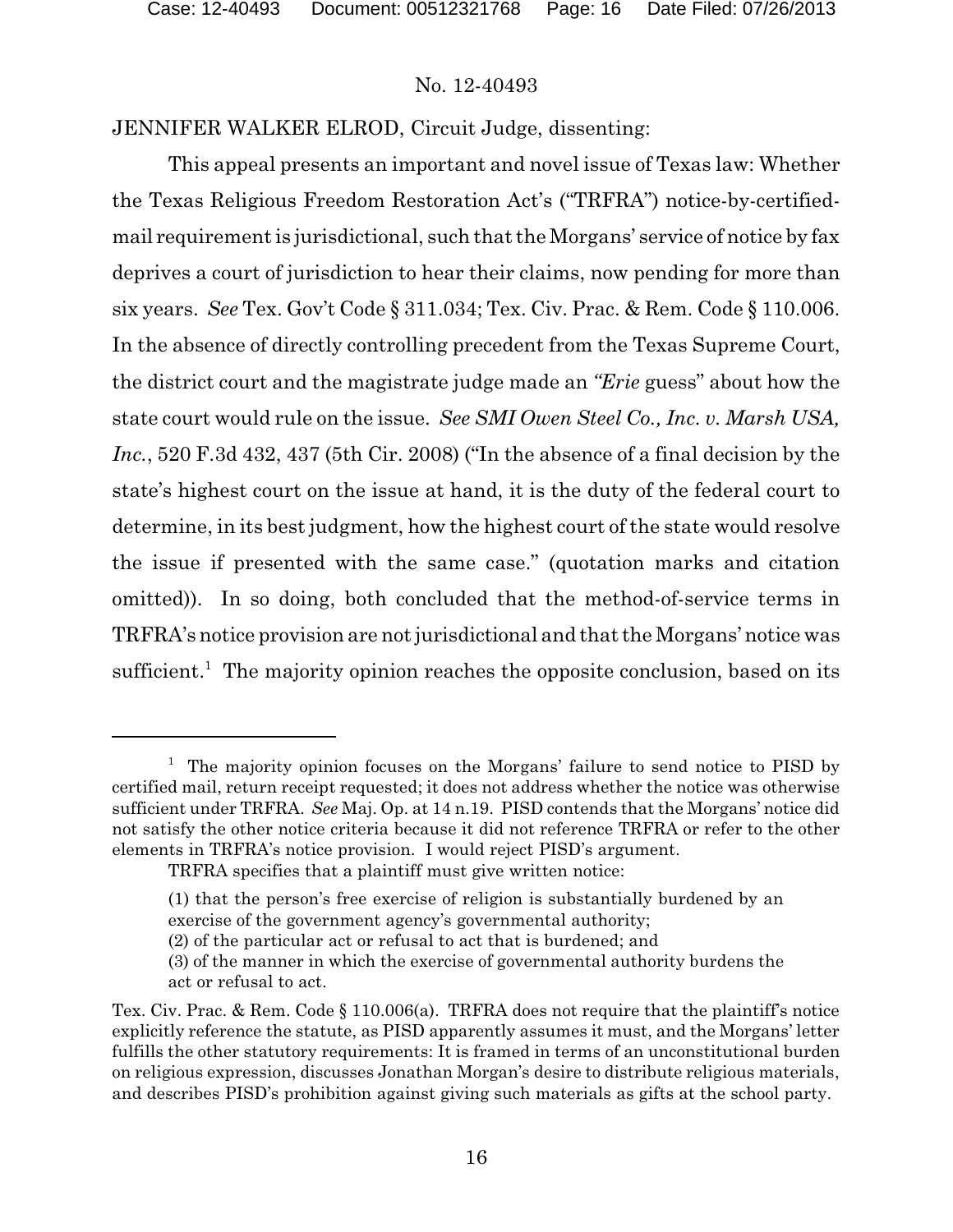construction of the statutory text and interpretation of two Texas Supreme Court cases in particular.

The plain text should be the first and—if at all possible—the only step in a statutory analysis. But we "are bound to apply [Texas] law *as interpreted by the state's highest court.*" *Am. Int'l Specialty Lines Ins. Co. v. Rentech Steel, L.L.C.*, 620 F.3d 558, 564 (5th Cir. 2010) (alteration in original) (emphasis added) (quoting *Barfield v. Madison Cnty., Miss.*, 212 F.3d 269, 271–72 (5th Cir. 2000)).<sup>2</sup> "We are emphatically not permitted to do merely what *we* think best; we must do that which we think the [Texas] Supreme Court would deem best." *Jackson v. Johns-Manville Sales Corp.*, 781 F.2d 394, 397 (5th Cir. 1986) (*en banc*) (citation omitted)*, abrogated in part on other grounds by Salve Regina Coll. v. Russell*, 499 U.S. 225, 231 (1991). Properly framed, then, the question for us is whether the Texas Supreme Court would interpret the method-ofservice requirement in TRFRA as a jurisdictional condition and "deem [it] best" to gut the Morgans' claim because they sent a letter by fax rather than certified mail, return receipt requested. *See id.* Based on the precedent I discuss below, the Texas Supreme Court arguably would disagree with the majority opinion's answer to this question. I would avoid this result by certifying the case to the Texas Supreme Court. *See id.* (explaining that "[w]e certify questions in order to avoid having to make unnecessary *Erie* guesses" (internal quotation marks

<sup>2</sup> When making an *Erie* guess about how the Texas Supreme Court would rule on an issue, our precedent specifies that we consider the following:

 $(1)$  decisions of the [Texas] Supreme Court in analogous cases,  $(2)$  the rationales and analyses underlying [Texas] Supreme Court decisions on related issues, (3) dicta by the [Texas] Supreme Court, (4) lower state court decisions, (5) the general rule on the question, (6) the rulings of courts of other states to which [Texas] courts look when formulating substantive law and (7) other available sources, such as treatises and legal commentaries.

*Rentech Steel*, 620 F.3d at 564 (quoting *Hodges v. Mack Trucks, Inc.*, 474 F.3d 188, 199 (5th Cir. 2006)).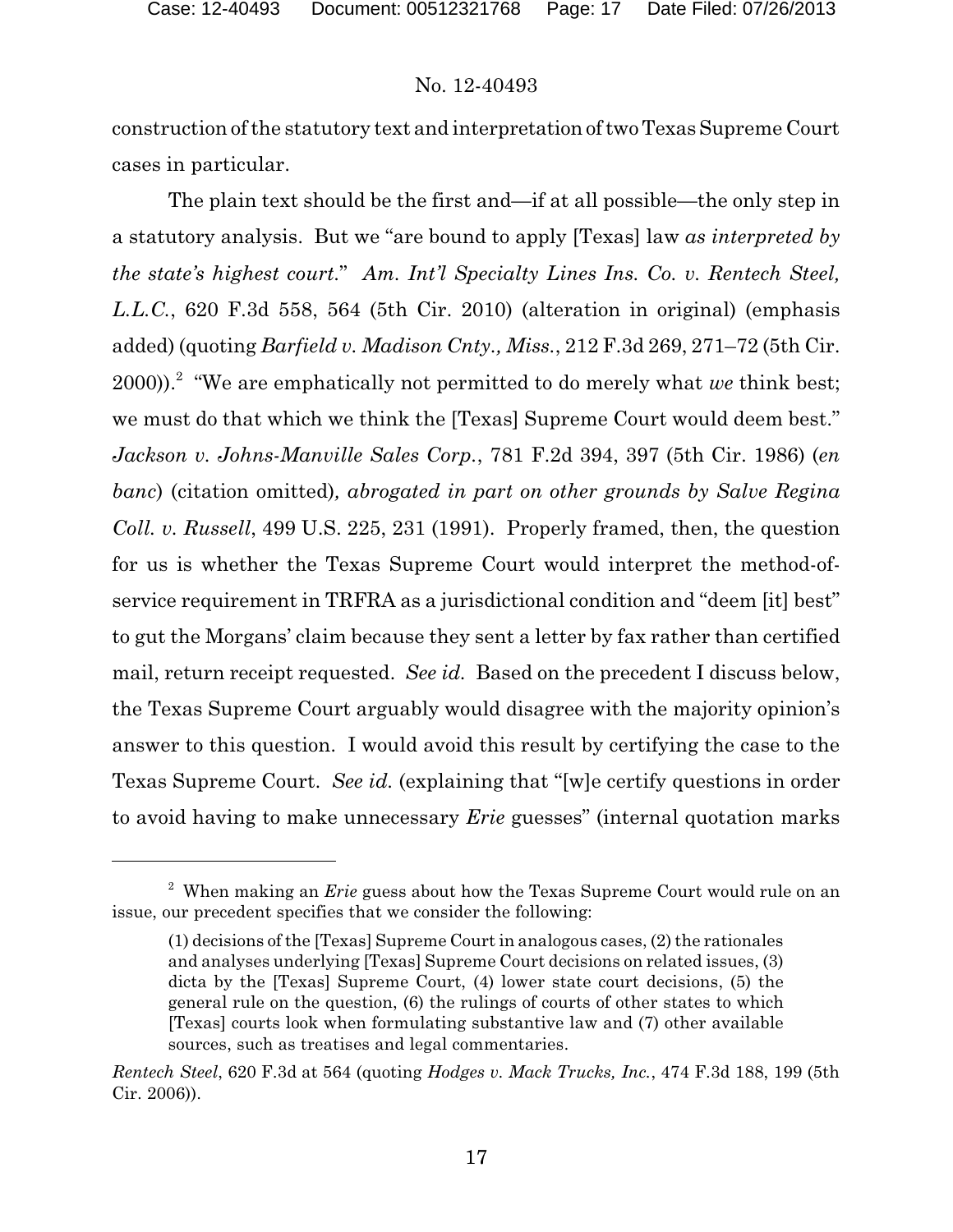omitted)). Because the majority opinion does not do so, and because I am not convinced that the Texas Supreme Court would reach the same conclusion, I respectfully dissent.

The majority opinion centers on the text of section 110.006 and section 311.034, and it emphasizes the Texas Supreme Court's general statements in *Prairie View A & M Univ. v. Chatha*, 381 S.W.3d 500, 511 (Tex. 2012), and *University of Texas Southwestern Medical Center at Dallas v. Arancibia*, 324 S.W.3d 544 (Tex. 2010). *See* Maj. Op. at 6–12. The majority opinion's approach is reasonable. But, in my view, it glosses over important qualifications to the Texas Supreme Court's holding in *Arancibia* and fails to account for other Texas Supreme Court cases that undermine its conclusion.<sup>3</sup>

Turning first to *Arancibia*, the Texas Supreme Court addressed the following issue: Whether section 311.034 applied to a Texas Tort Claims Act lawsuit filed years before the legislature enacted section 311.034. *See* 324 S.W.3d at 546–47; *see also* Tex. Civ. Prac. & Rem. Code § 101.101(a) (requiring plaintiffs suing under the Texas Tort Claims Act to notify the government of a claim within six months, reasonably describing the injury, the time and place of the incident, and the incident itself). For the purpose of this appeal, the key part of the *Arancibia* court's reasoning states:

Statutes—like section 311.034—that do not deprive the parties of a substantive right and speak to the power of the court rather than to the rights or obligations of the parties *may be* applied to cases

<sup>3</sup> With regard to the general statements that the majority opinion quotes from *Chatha* and *Arancibia*, I am reminded of a "canon of unquestionable vitality": we are "'not to disregard that general expressions, in every opinion, are to be taken in connection with the case in which those expressions are used.'" *Landgraf v. USI Film Prods.*, 511 U.S. 244, 265 (1994) (quoting *Cohens v. Virginia*, 6 Wheat. 264, 399 (1821)); *see also infra* n.6 (observing that the Texas Supreme Court has not applied the general statements from *Chatha* and *Arancibia* to bar a claim under TRFRA or any other statute that requires pre-suit notice).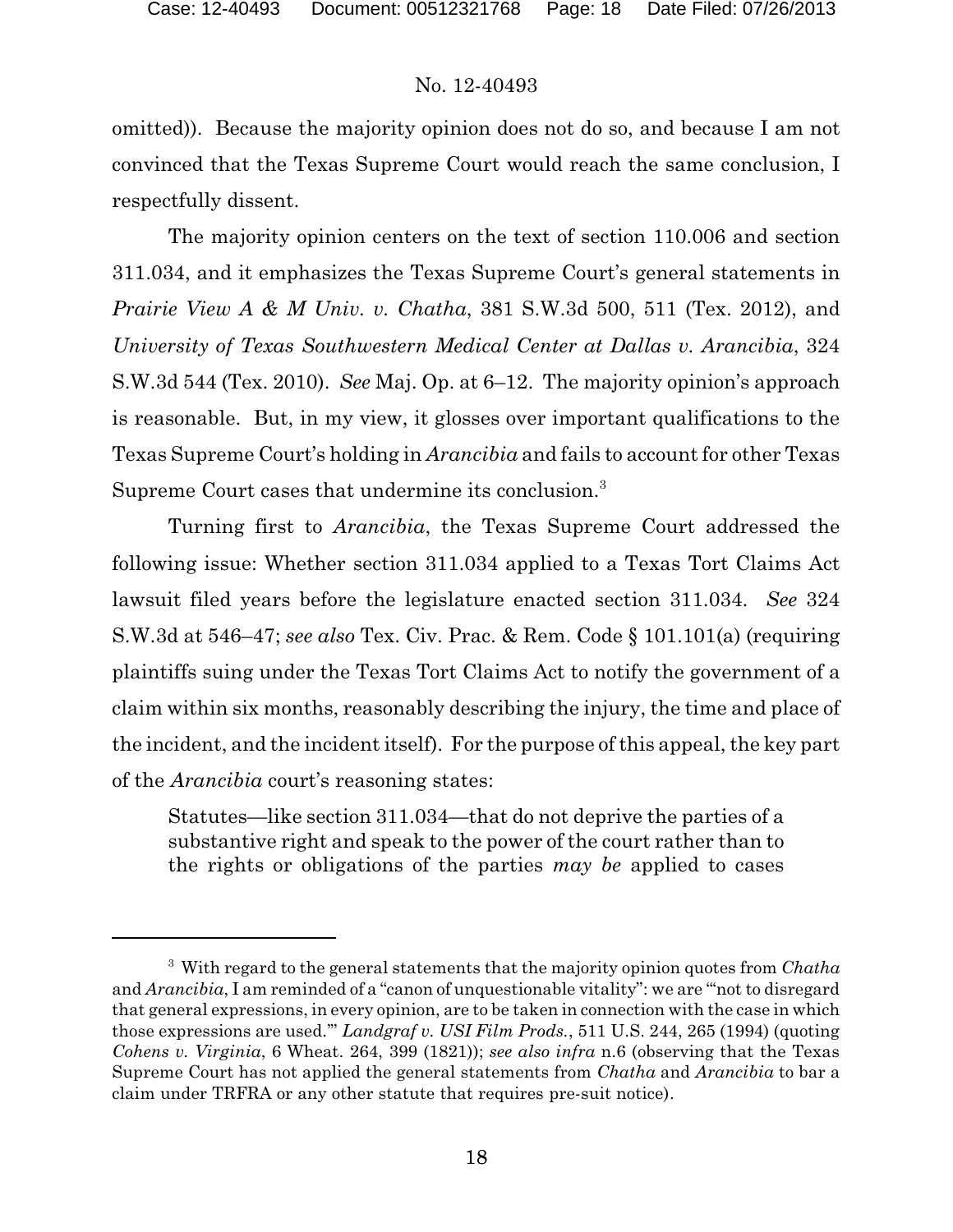pending at the time of enactment. We agree that it is *appropriate* to do so *here*, and such a construction is not retroactive.

*Arancibia*, 324 S.W.3d at 548 (emphasis added) (internal citations and quotation marks omitted). If, by this language, the *Arancibia* court held that section 311.034 *always* applies to cases pending when it was enacted, then the majority opinion reaches the correct result. But the emphasized statements are difficult to square with such an absolute standard. The permissive, case-specific language that the court chose to use in crafting its holding is pointless if *Arancibia* established a blanket rule—otherwise, "may" really means "must." That the Texas Supreme Court determined it was "appropriate" to apply section 311.034 *there* does not show that court would reach the same conclusion *here*. 4 This is especially true considering that, on the facts in *Arancibia*, the court's

<sup>4</sup> Delving into the case law that the *Arancibia* court relied on further supports this conclusion. For example, the court quoted *Landgraf* for the proposition that "the Supreme Court of the United States has 'regularly applied intervening statutes conferring or ousting jurisdiction, whether or not jurisdiction lay when the underlying conduct occurred or when the suit was filed.'" *Arancibia*, 324 S.W.3d at 548 (quoting 511 U.S. at 274). Looking to *Landgraf* reveals that it supported this statement with citations to cases in which a jurisdictional rule "simply change<sup>[d]</sup> the tribunal that [was] to hear the case." 511 U.S. at 274 (quoting *Hallowell v. Commons*, 239 U.S. 506, 508 (1916)). In other words, despite the ostensibly broad reach of the statement in *Landgraf*, it did not necessarily establish a rule that a court may always apply a jurisdictional statute to a pending claim, even when doing so will eliminate the availability of *any* tribunal for the claim. *Cf. Sw. Bell Tel. Co. v. City of Kountze*, 543 S.W.2d 871, 874–75 (Tex. Civ. App.—Beaumont 1976, no writ) (applying a statute granting an agency exclusive jurisdiction over a claim pending on interlocutory appeal, and then requiring the trial court to dismiss the lawsuit because the statute did not "destroy the rights of plaintiff; it simply [took] away from the district court the jurisdiction to adjudicate the question and confer[red] the exclusive jurisdiction upon another tribunal, namely, the regulatory commission"). The *Arancibia* court also quoted *Landgraf* for the premise that "[c]hanges in procedural rules may often be applied in suits arising before their enactment without raising concerns about retroactivity." 324 S.W.3d at 548. But *Landgraf* went on to state: "[T]he mere fact that a new rule is procedural does not mean that it applies to every pending case. A new rule concerning the filing of complaints would not govern an action in which the complaint had already been properly filed under the old regime . . . ." 511 U.S. at 275 n.29.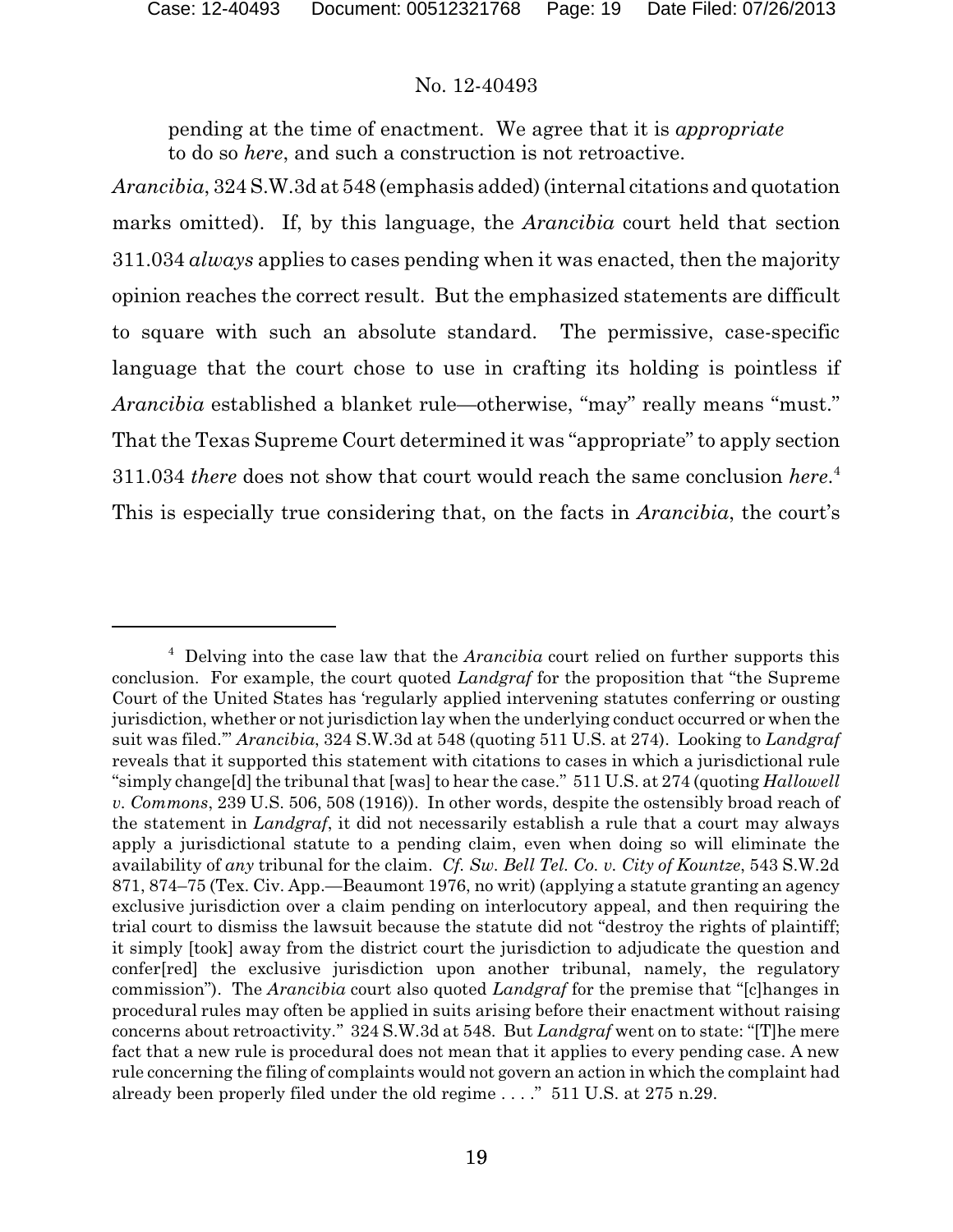holding did not result in pouring the plaintiffs out based on a technicality that the opposing party raised more than six years into the lawsuit.<sup>5</sup>

Looking to other Texas Supreme Court decisions further undermines the majority opinion's rationale.<sup>6</sup> For example, in *Barr v. City of Sinton*, the Texas Supreme Court confronted a TRFRA claim based on a city zoning ordinance that precluded the use of homes to provide free housing and religious instruction to recently released prisoners. 295 S.W.3d at 289. In its factual recitation, the court noted that "[a]lthough the trial court found that 'plaintiffs failed to give notice as required by the Religious Freedom Act', the City does not argue that here." *Id.* at 292 n.8 (internal alteration omitted) (citing Tex. Civ. Prac. & Rem. Code § 110.006(a)). Notwithstanding this observation and without any analysis of its jurisdiction in light of this express finding, the court proceeded to decide the merits of the appeal. *See id.* at 294–308. If the plaintiffs' failure to provide notice as TRFRA requires was a jurisdictional defect, then the trial court's finding was dispositive: the Texas Supreme Court lacked jurisdiction to address

<sup>&</sup>lt;sup>5</sup> PISD did not press its challenge to the Morgans' compliance with TRFRA's notice provision until six years into the litigation of this case and after two appeals to this court. *See Morgan v. Swanson*, 659 F.3d 359 (5th Cir. 2011) (*en banc*); *Morgan v. Plano Indep. Sch. Dist.*, 589 F.3d 740 (5th Cir. 2009).

<sup>6</sup> The *absence* of certain Texas Supreme Court precedent also seems relevant to our decision. In none of the cases that the majority opinion cites did a Texas court apply section 311.034 to bar a claim for failure to comply with the method-of-service requirement under TRFRA or any other statute that requires pre-suit notice. Moreover, as I discuss in the text, the Texas Supreme Court in *Barr v. City of Sinton* did exactly the opposite: it decided the merits of an appeal after noting that the trial court found the plaintiffs failed to give notice as TRFRA requires. *See* 295 S.W.3d 287, 292 n.8 (Tex. 2009). Therefore, the majority opinion here plows new ground in Texas jurisprudence.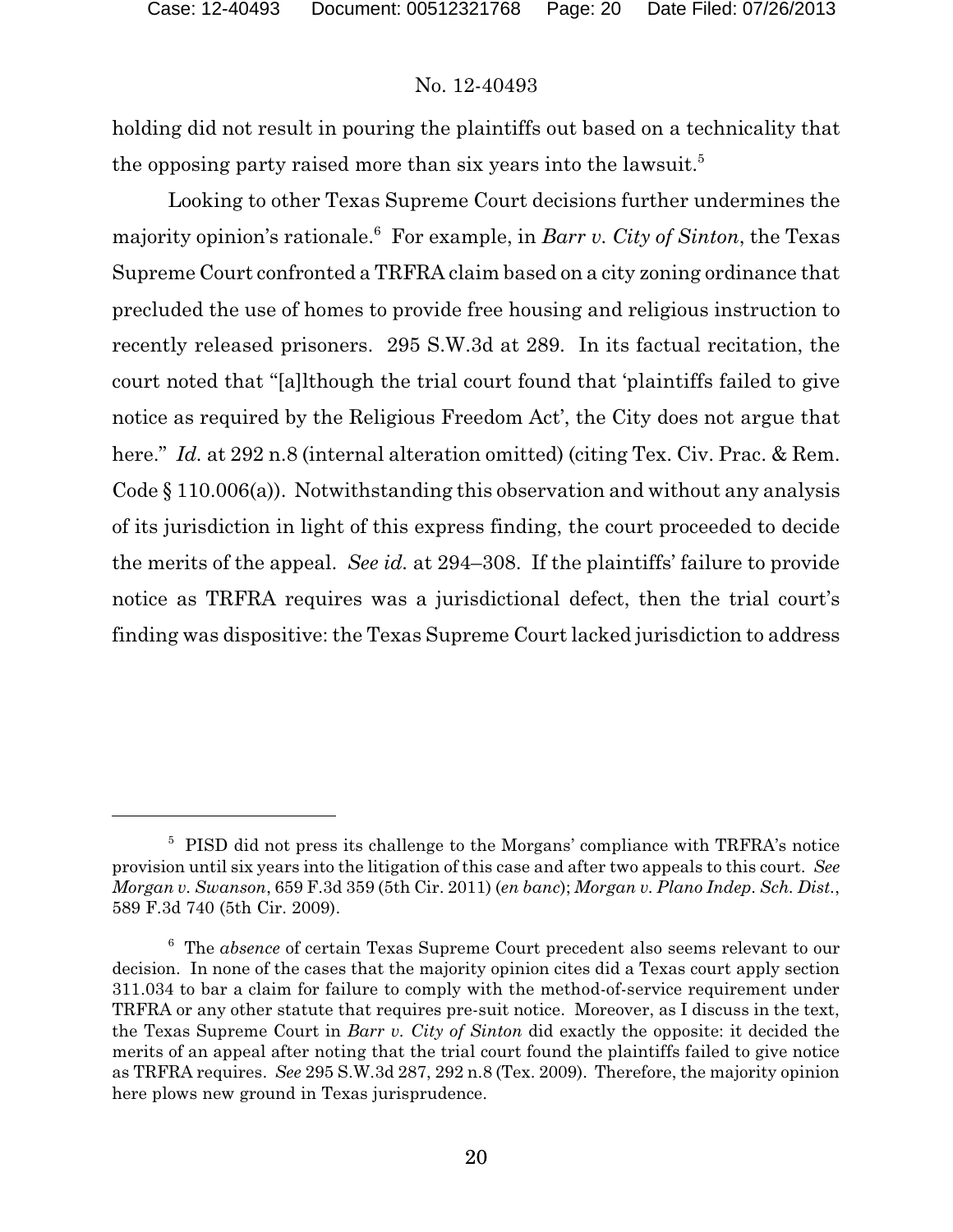the merits unless it first rejected the trial court's finding.<sup>7</sup> Plainly, however, the Texas Supreme Court did not consider that to be the circumstance.<sup>8</sup>

Although the majority opinion concludes otherwise, the Texas Supreme Court's decision in *Roccaforte v. Jefferson County* also suggests that it might disagree with the court's decision here. *See* 341 S.W.3d 919, 925–27 (Tex. 2011). There, Jefferson County challenged the plaintiff's failure strictly to comply with the post-suit notice requirement in Local Government Code section 89.0041.<sup>9</sup> *Id.*

<sup>8</sup> The Morgans point out that in the two cases we have decided involving TRFRA claims, we never discussed whether the plaintiffs provided notice by certified mail, return receipt requested. *See A.A. v. Needville Indep. Sch. Dist.*, 611 F.3d 248, 254–57 (5th Cir. 2010); *Merced v. Kasson*, 577 F.3d 578, 583 (5th Cir. 2009). If this precise method of notice is a jurisdictional prerequisite, that fact would have been important to—indeed, a necessary condition for—our decisions on the merits.

<sup>9</sup> Section 89.0041 provides in full:

(a) A person filing suit against a county or against a county official in the official's capacity as a county official shall deliver written notice to:

(1) the county judge; and

(2) the county or district attorney having jurisdiction to defend the county in a civil suit.

(b) The written notice *must be delivered by certified or registered mail* by the 30th business day after suit is filed and contain:

(1) the style and cause number of the suit;

(2) the court in which the suit was filed;

(3) the date on which the suit was filed; and

(4) the name of the person filing suit.

(c) *If a person does not give notice as required by this section, the court in which the suit is pending shall dismiss the suit* on a motion for dismissal made by the

<sup>7</sup> The majority opinion recognizes that *Barr* "undercut[s] [its] conclusion that compliance with the pre-suit notice provision is jurisdictional." Maj. Op. at 14. But, in an attempt to reconcile *Barr* with the outcome that it reaches, the majority opinion offers the following: (1) *Barr* "provide[d] no further discussion or analysis as to why the plaintiff's notice was insufficient," and (2) "*Barr* was decided prior to *Arancibia* so the court could not yet rely on *Arancibia*'s guidance" regarding section 311.034. *Id.* Both ofthese points, however, bolster the case for certification to the Texas Supreme Court. That *Barr* provided no discussion or analysis merely creates more room for doubt about whether the court viewed the plaintiffs' deficient notice as an issue with jurisdictional ramifications. Moreover, the reference to *Arancibia* is not determinative for the reasons discussed above, namely the permissive and case-specific language that the Texas Supreme Court used in that case.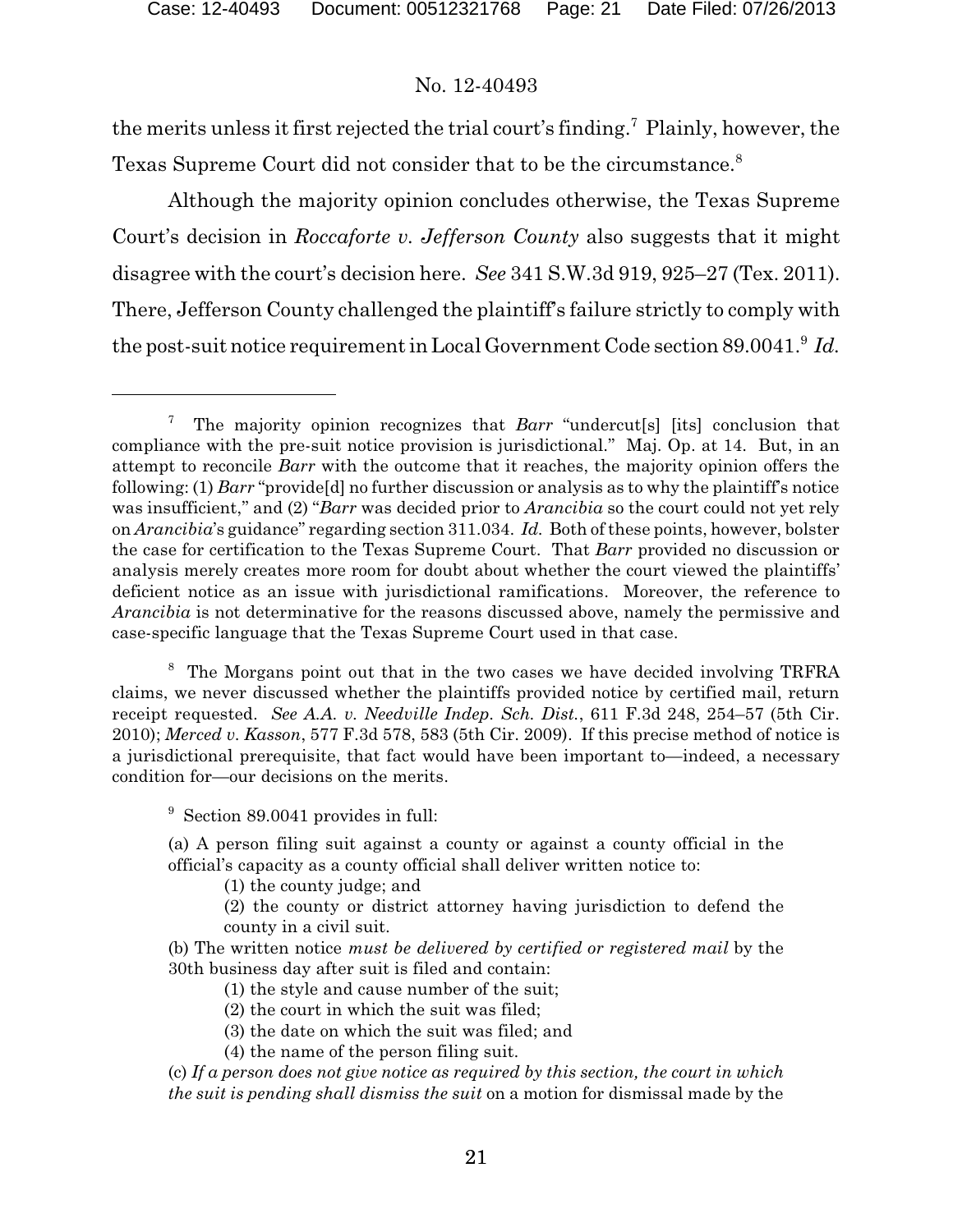The county first contended that section 311.034 applied, making the plaintiff's failure to comply with section 89.0041 a jurisdictional defect. *Id.* at 925. The court rejected this contention, holding that section 89.0041's notice provision is not jurisdictional because "[s]ection 311.034 applies to *prerequisites* to suit, not notice requirements that can be satisfied only *after* suit is filed." *Id.* (citations omitted). The county also asserted that section 89.0041 mandated dismissal of the plaintiff's claim because the plaintiff's notice was hand-delivered rather than mailed. *Id.* at 926.<sup>10</sup> The court disagreed. It reasoned that the plaintiff's substantial compliance with the notice provision was sufficient because "[t]he statute was not intended to create a procedural trap allowing a county to obtain dismissal even though the appropriate officials have notice of the suit." *Id.* at 926 (citations omitted). In a separate opinion, Justice Willett reached the same result but for different reasons. *Id.* at 927–31. He criticized the court's failure to "take the statute at face value," explaining that the court's substantialcompliance standard contradicts "[s]ection 89.0041's use of phrases like 'shall deliver,' 'must be delivered,' 'as required,' and 'shall dismiss,'" which seemingly mandate strict compliance. *Id.* at 928 (Willett, J., concurring) (footnotes omitted).

That eight of nine Texas Supreme Court justices in *Roccaforte* concluded substantial compliance with section 89.0041 was sufficient has significant import here. Like section 89.0041, which explicitly requires that "written notice must be delivered by certified or registered mail," Tex. Loc. Gov't Code

county or the county official.

Tex. Loc. Gov't Code § 89.0041 (emphasis added).

<sup>10</sup> *See* Tex. Loc. Gov't Code § 89.0041(c) ("If a person does not give notice as required by this section, the court in which the suit is pending shall dismiss the suit on a motion for dismissal made by the county or the county official.").